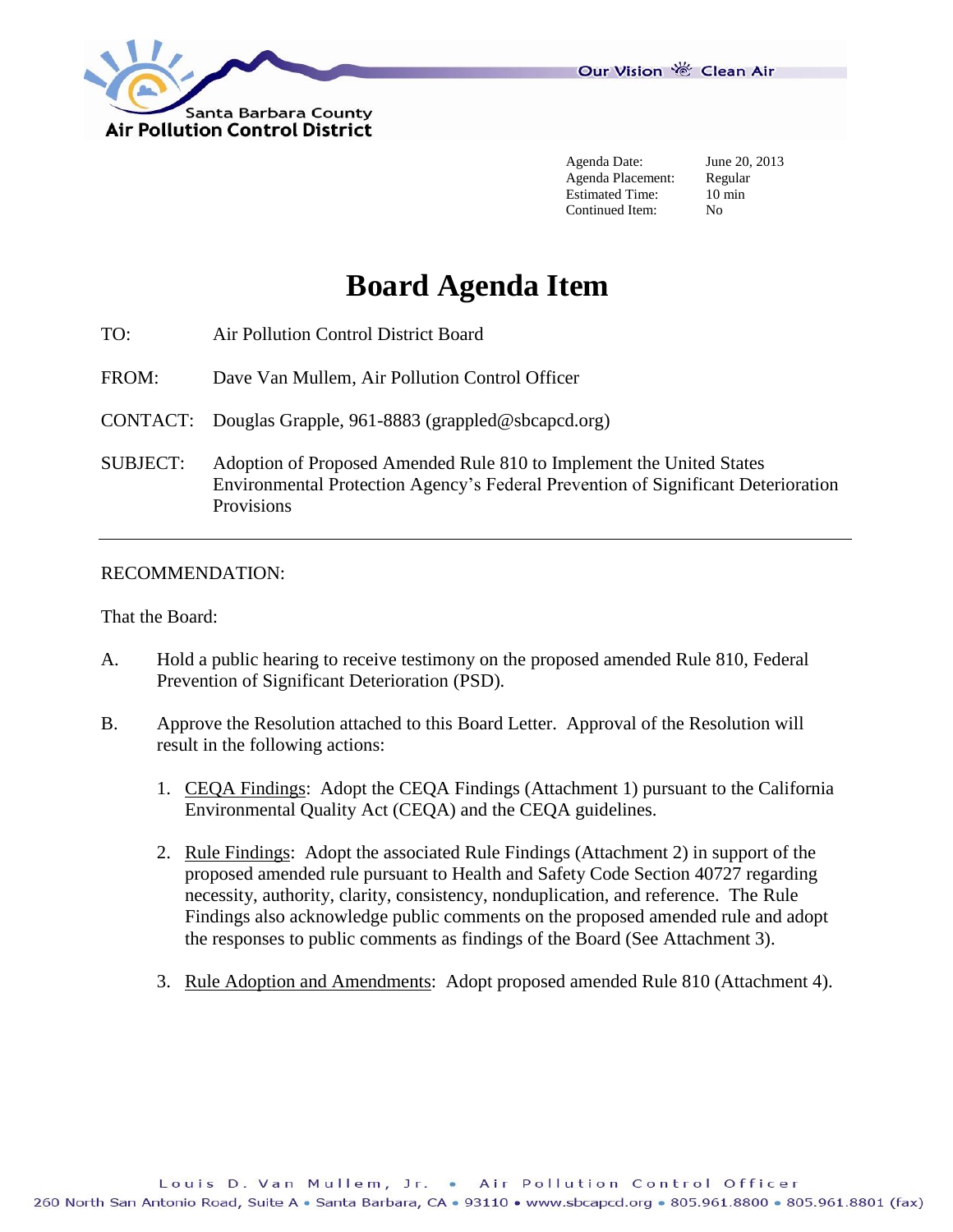### EXECUTIVE SUMMARY:

On January 20, 2011, the District adopted Rule 810 as part of a suite of rules to implement the United States Environmental Protection Agency's (EPA's) Prevention of Significant Deterioration (PSD) and Title V to address new greenhouse gas requirements under EPA's "tailoring rule." Rule 810 incorporates federal PSD requirements by reference, and was based on an EPA model rule. EPA subsequently determined that slight changes to Rule 810 are necessary before EPA will incorporate the rule into the State Implementation Plan.

Rule 810 benefits the regulated community by increasing greenhouse gas emission trigger levels for PSD permits. Adoption of amended Rule 810, and inclusion into the SIP, will allow the District to process any required federal PSD permit applications.

### DISCUSSION:

### Objectives:

To fully implement EPA Greenhouse Gas Tailoring Rule requirements, the District needs to adopt amended Rule 810. Once adopted, the District will submit Rule 810 for inclusion into:

- 1. The State Implementation Plan (SIP), and
- 2. The federal Outer Continental Shelf Air Regulations.

### Background:

Historically, the District rules applied to "criteria" air pollutants, their precursors, hazardous air pollutants, and toxic air contaminants. "Criteria" pollutants include ozone, particulate matter, carbon monoxide, sulfur dioxide, nitrogen oxides, and lead, but not greenhouse gases (GHGs). EPA expanded the federal regulations to include greenhouse gases as regulated pollutants. To adjust the District rules to include federal provisions on GHGs, the Board of Directors adopted the following new/amended rules on January 20, 2011:

- 1. New Rule 810, Federal Prevention of Deterioration (PSD): Rule 810 incorporates by reference the federal "Prevention of Significant Deterioration of Air Quality" rule requirements.<sup>a</sup>
- 2. Amended Rule 102, Definitions: The District added a definition for *"greenhouse gas" or "greenhouse gases."* In addition, the definition of *attainment pollutant* was amended to exclude greenhouse gases.

l <sup>a</sup> The District has an existing PSD rule: Rule 803, Prevention of Significant Deterioration (PSD). Pursuant to requirements of the California Health and Safety code, the District will retain Rule 803 as a locally enforceable rule.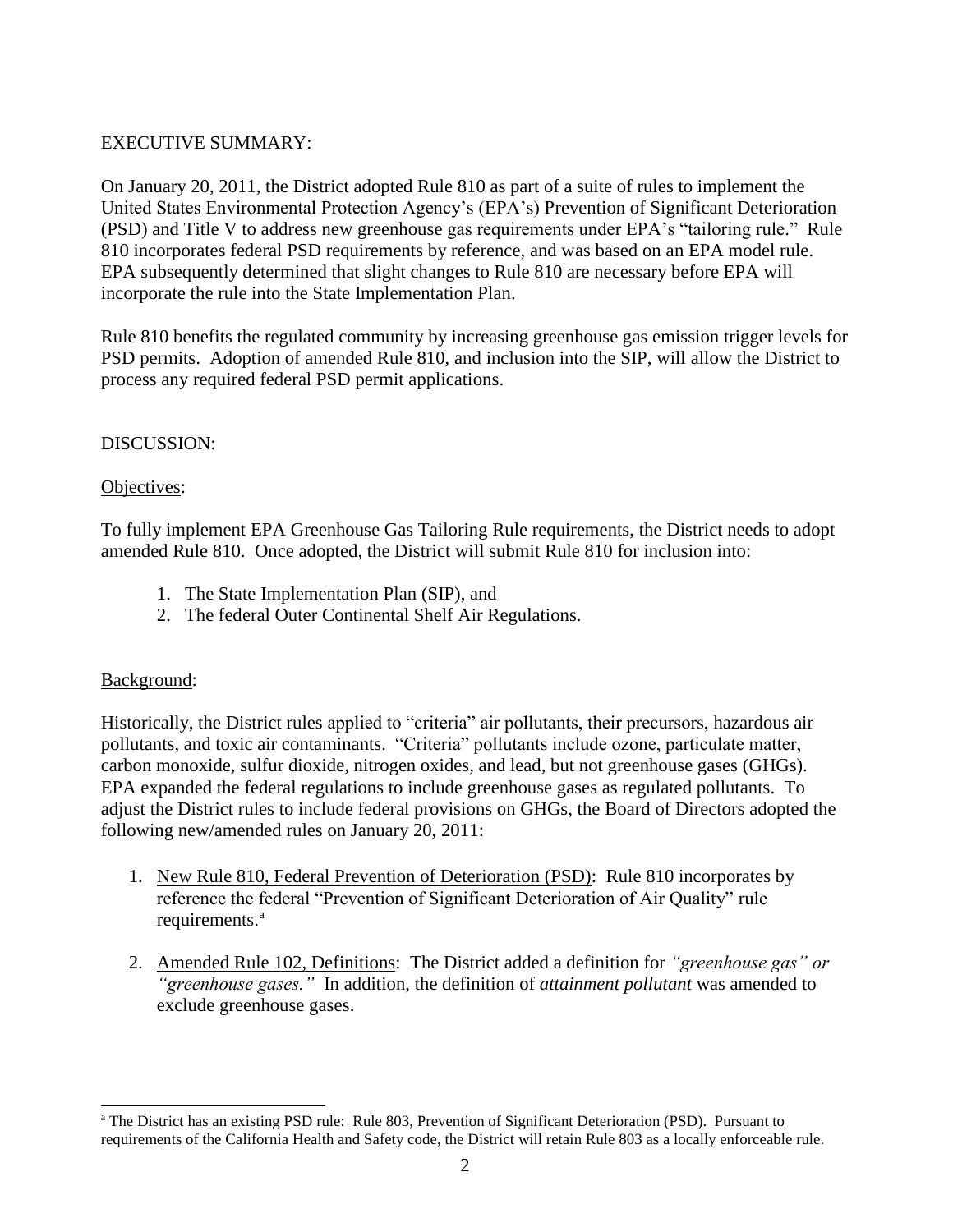- 3. Amended Rule 202, Exemptions to Rule 201: Rule 202.D.2 included a change to ensure existing permit exemptions will continue to apply to sources of GHGs.
- 4. Amended Rule 370, Potential to Emit ̶ Limitations for Part 70 Sources, and Amended Rule 1301, Part 70 Operating Permits ̶ General Information: The District revised definitions in both rules for consistency and to include the federal GHG threshold for a major source. The rule amendments also incorporate the federal definition of GHGs, found in the Part 70 (Title V) regulation (40 CFR 70.2).

EPA notified the District that changes were necessary for inclusion into the SIP. Changes requested by EPA include 1) adding a requirement to notify the EPA when the District receives a permit application for a PSD-type permit, 2) adding provisions on determining an application is complete, 3) adding a one-year deadline from the receipt of a complete application for the District to take action on the application, 4) deleting text that revised definitions found in the federal law, and 5) updating the "in effect" date.

### Implications to the Regulated Community:

Rule 810 benefits the regulated community by increasing greenhouse gas emission trigger levels for PSD permits. Adoption of amended Rule 810, and inclusion into the SIP, will allow the District to process any required federal PSD permit applications. This avoids facilities submitting PSD permit applications directly to USEPA will streamline the permit process at the local level.

### Emission Reductions and Cost Effectiveness:

The proposed amended rule governs administrative processes for permitting. The proposed amended rule does not require specific control techniques. Hence, there are no emission reductions or cost-effectiveness figures associated with this project.

### Implications to the APCD Budget:

The District anticipates the current staffing levels will handle the revised permitting procedures and new applications.

### Public Review:

The District made documents on this project available for review on April 17, 2013. On May 8, 2013, the Community Advisory Council voted to recommend that the Board adopt the proposed amended rule. On May 19, 2013, the District published a public notice on the June 20, 2013 Board Hearing to adopt proposed amended Rule 810.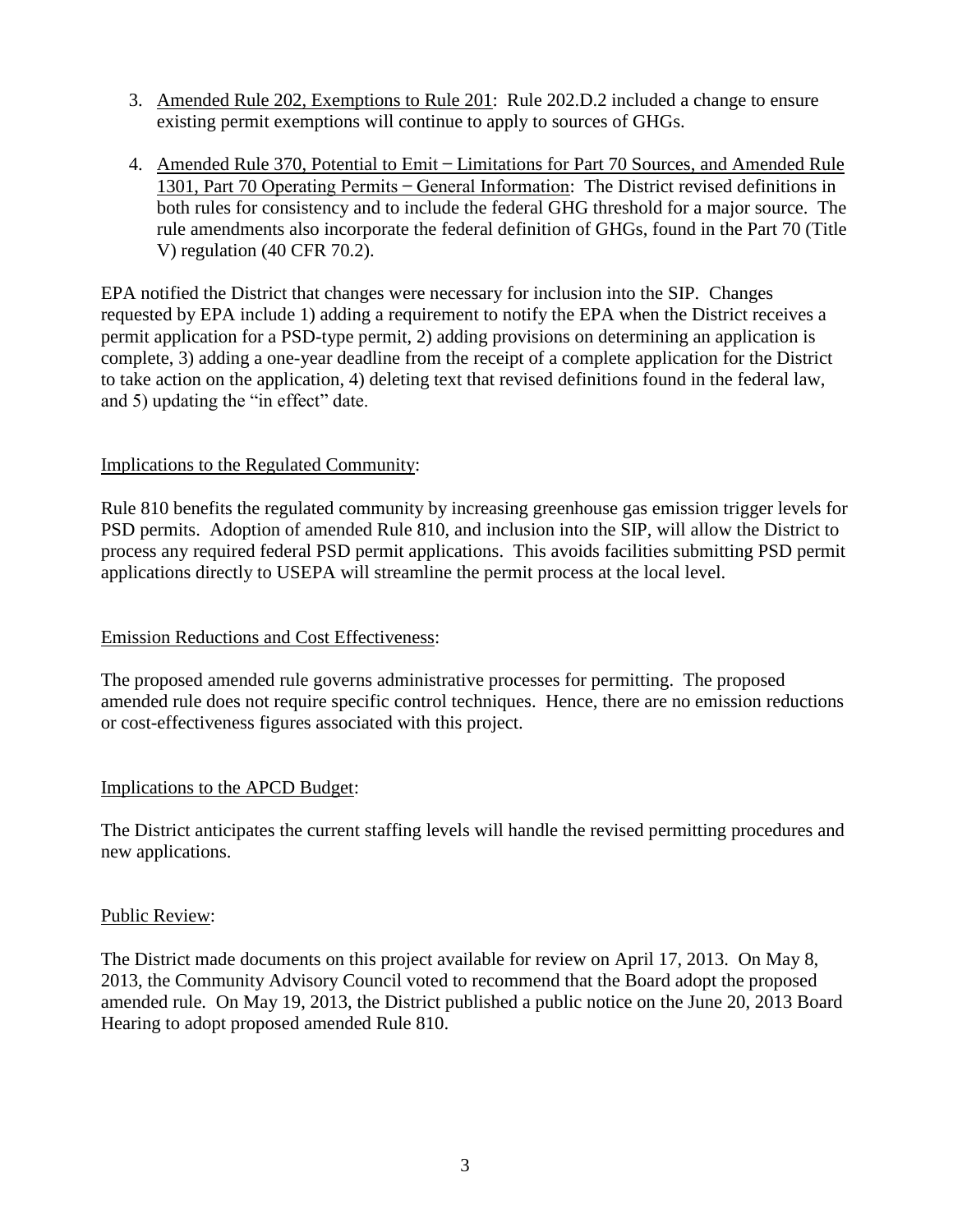### California Environmental Quality Act (CEQA):

The adoption of the amended rule will not result in the relaxation of air pollution control requirements in general, or in the relaxation of air pollution control standards that apply to any specific existing facilities (or processes). Pursuant to § 15061(b)(3) of the State CEQA Guidelines, the project is exempt from CEQA as it can be seen with certainty that there is no possibility that the activity in question may have a significant effect on the environment. As a result, the project is exempt from any additional CEQA review. A Notice of Exemption will be prepared in compliance with CEQA Guidelines Section 15162.

### Concurrences:

County Counsel has reviewed this Board Letter and its attachments and approves them as to form.

### SPECIAL INSTRUCTIONS:

After adoption by the Board, please have the Board Chair sign the attached resolution and return a copy along with a copy of the minute order to Douglas Grapple of the Air Pollution Control District.

### **Attachments**

| Resolution                   |                                                                             |
|------------------------------|-----------------------------------------------------------------------------|
|                              | Attachment 1 - CEQA Findings                                                |
| Attachment 2 - Rule Findings |                                                                             |
|                              | Attachment 3 - Public Comments and Responses to Public Comments             |
|                              | Attachment 4 - Proposed Amended Rule 810, Federal Prevention of Significant |
|                              | Deterioration (PSD)                                                         |
|                              | <b>Attachment 5 - Project Description Summary</b>                           |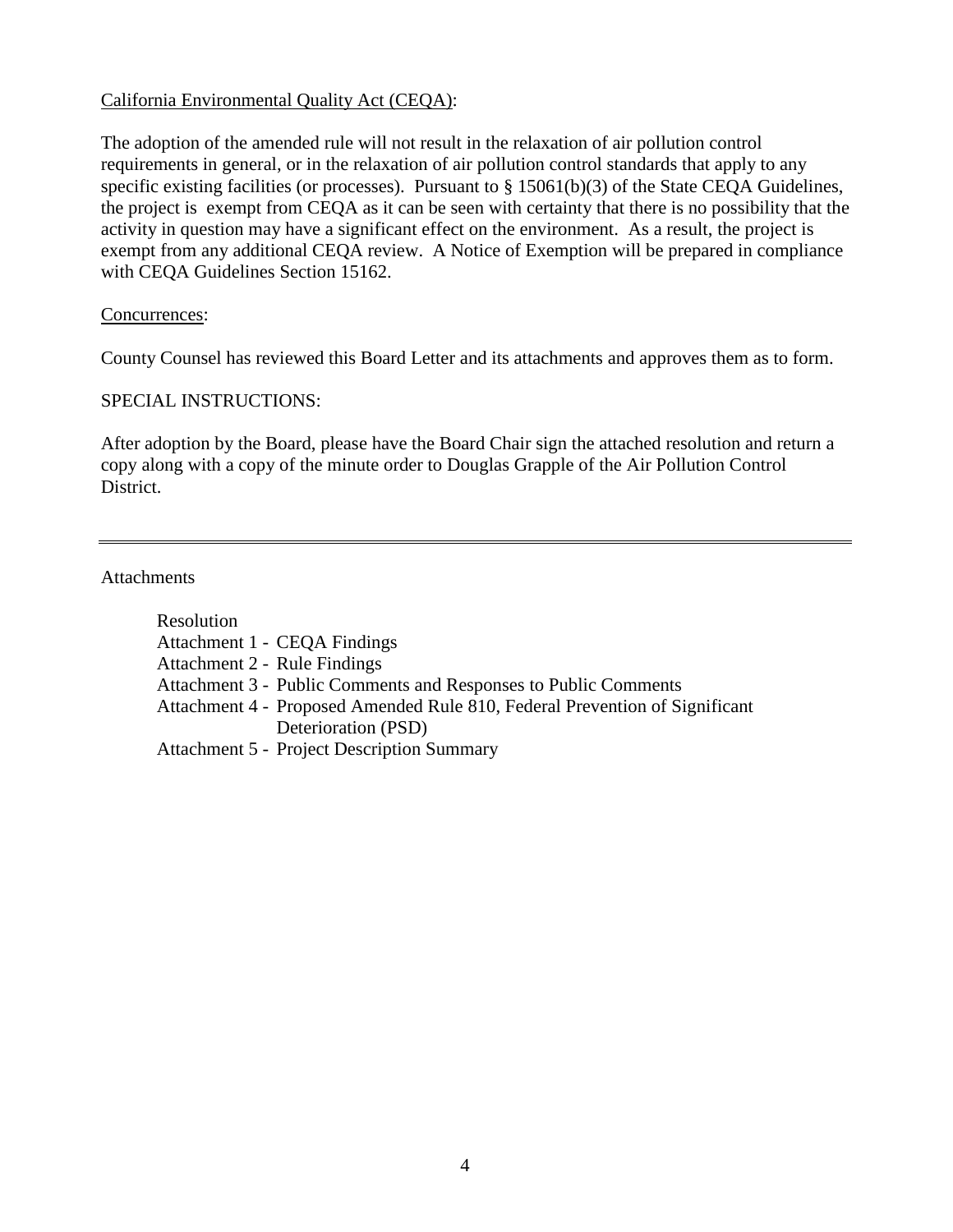### BOARD RESOLUTION

### PROPOSED AMENDED RULE 810

### FEDERAL PREVENTION OF SIGNIFICANT DETERIORATION (PSD)

June 20, 2013

Santa Barbara County Air Pollution Control District

260 San Antonio Road, Suite A Santa Barbara, California 93110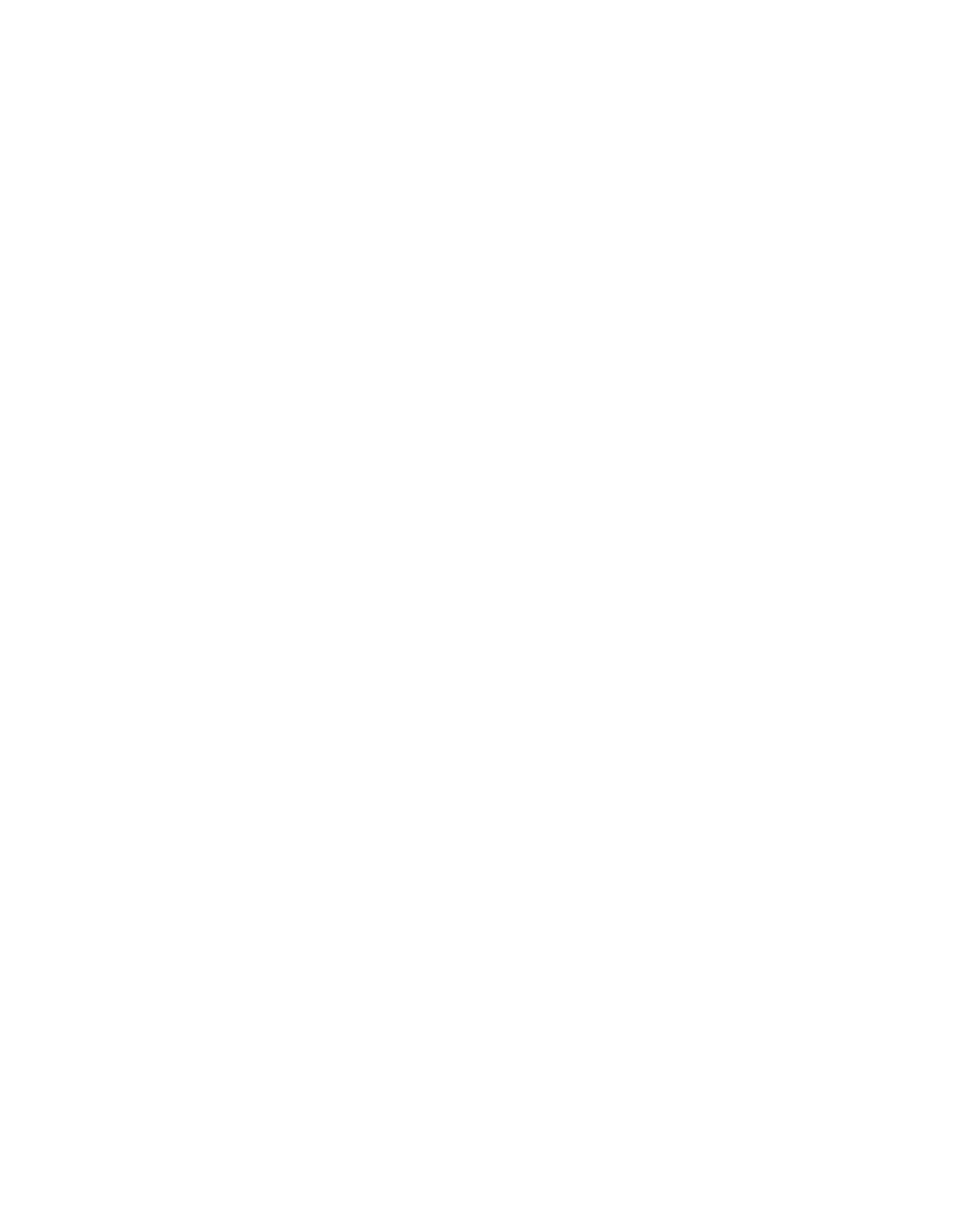# **RESOLUTION OF THE AIR POLLUTION CONTROL DISTRICT BOARD OF THE COUNTY OF SANTA BARBARA, STATE OF CALIFORNIA**

**)**

**)**

**Adopting Amended Rule 810 )**

**\_\_\_\_\_\_\_\_\_\_\_\_\_\_\_\_\_\_\_\_\_\_\_\_\_\_\_\_\_\_\_\_\_\_\_\_\_\_\_ )**

**In the Matter of ) APCD Resolution No.** 

### **RECITALS**

1. The Air Pollution Control District Board of the County of Santa Barbara ("Board") is authorized to adopt, amend, or repeal rules and regulations pursuant to Health and Safety Code section 40725 *et seq*.

2. Pursuant to Health and Safety Code section 40001, the Board is required to adopt and enforce rules and regulations to achieve and maintain the state and federal ambient air quality standards.

3. The Board has determined that a need exists to amend Rule 810, Federal Prevention of Significant Deterioration (PSD). The United States Environmental Protection Agency requires amendments to Rule 810 before they can incorporate the rule into the State Implementation Plan (SIP). Once the rule is incorporated into the SIP, the United States Environmental Protection Agency will provide the District authority to issue federal permits required by the federal Prevention of Significant Deterioration program (40 Code of Federal Regulations, Part 52.21).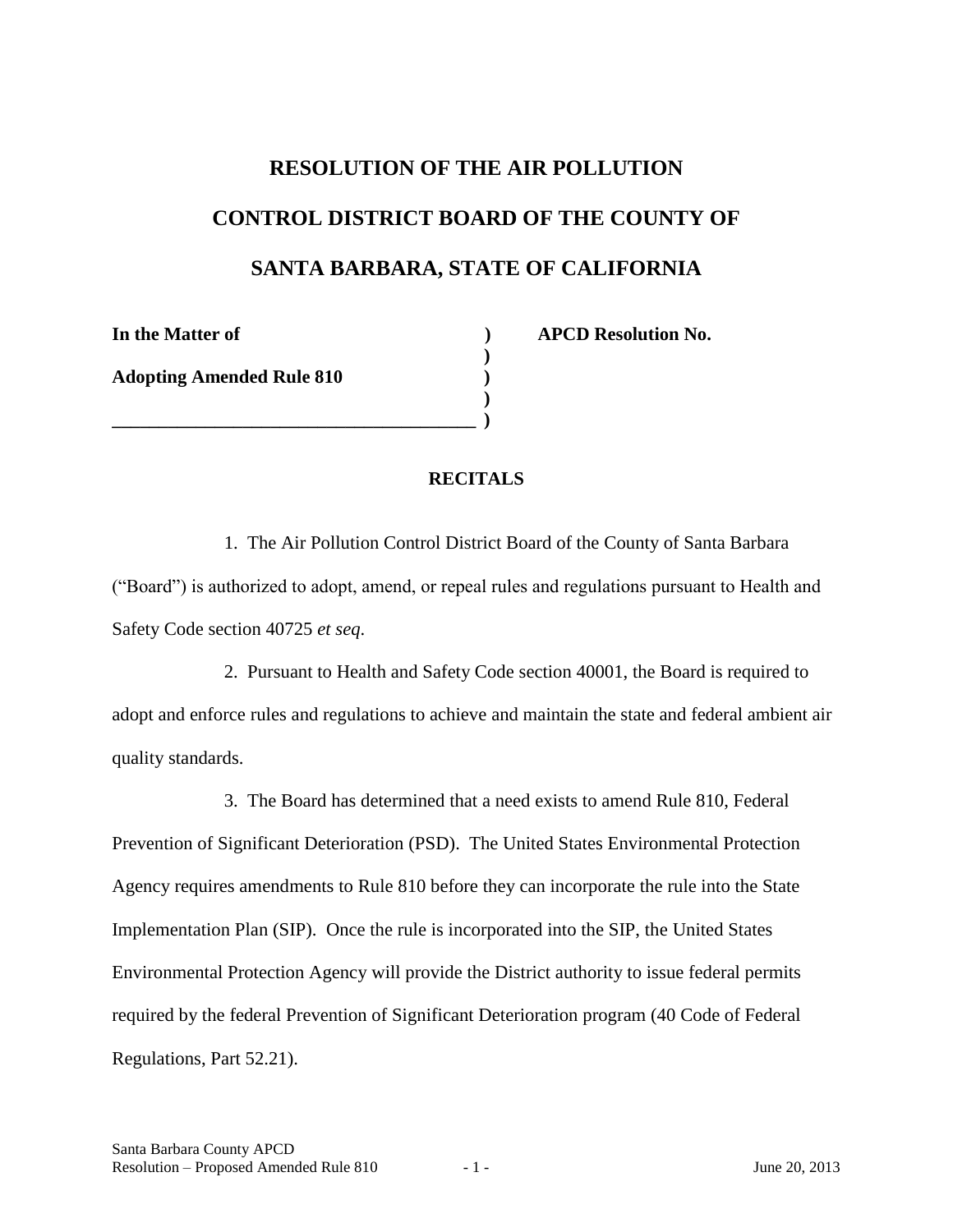### **NOW, THEREFORE, IT IS HEREBY RESOLVED THAT:**

1) This Board has held a hearing and accepted public comments in accordance with the requirements of Health and Safety Code section 40725 *et seq.*

2) The California Environmental Quality Act ("CEQA") findings set forth in Attachment 1 of the Board Package dated June 20, 2013 (herein after "Board Package") are hereby adopted as findings of this Board pursuant to CEQA and the CEQA guidelines.

3) The general rule findings, as set forth in Attachment 2 of the Board Package, are hereby adopted as findings of this Board pursuant to Health and Safety Code section 40727.

4) The Responses to Public Comments, as set forth in Attachment 3 of the Board Package are hereby adopted as findings of this Board.

5) The amendments to Rule 810 as set forth in Attachment 4 of the Board Package are hereby adopted as a rule of the Santa Barbara County Air Pollution Control District pursuant to Health and Safety Code section 40725 *et seq.*

//

//

- //
- //
- 
- //
- //
- //
- //
- //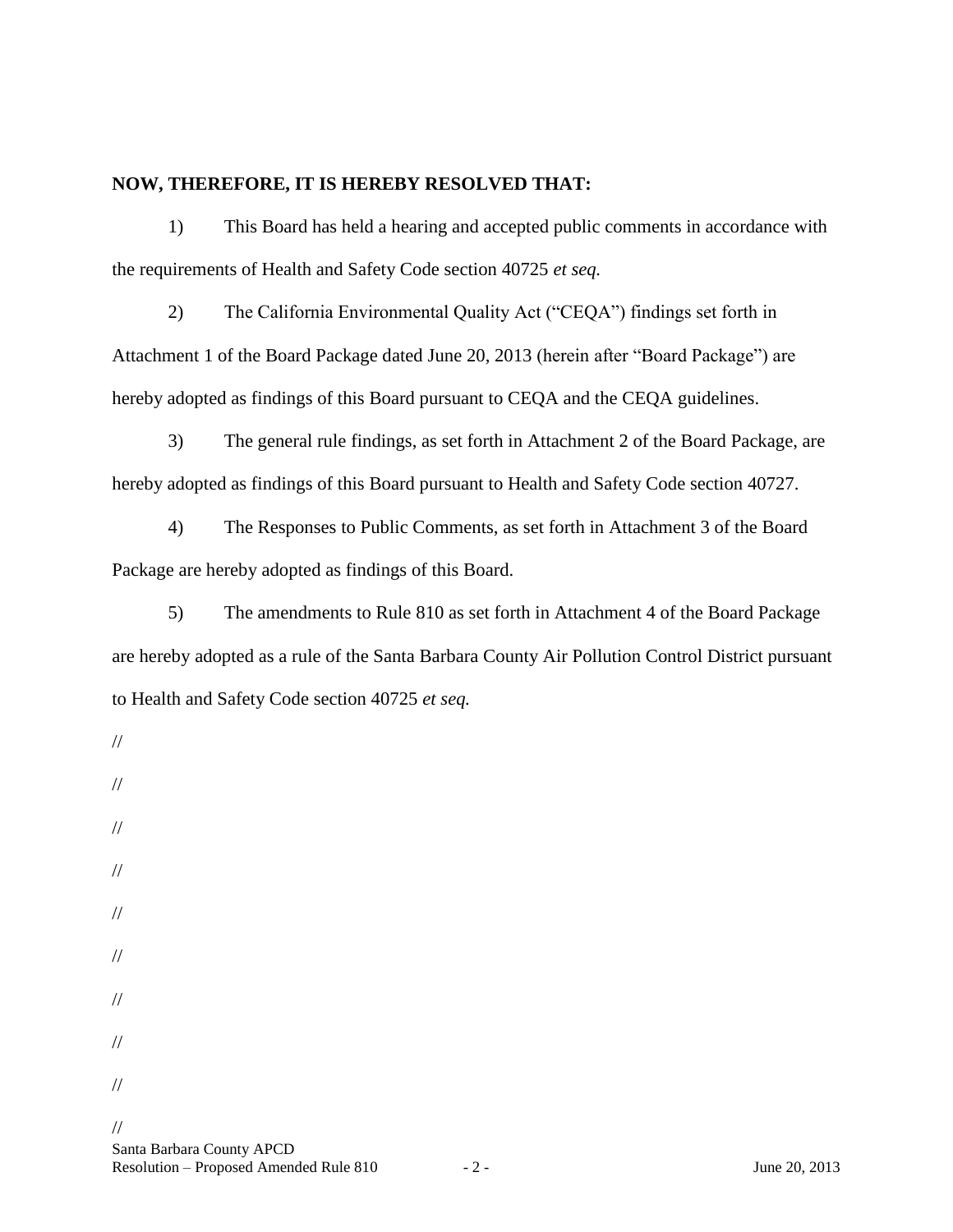6) The Board authorizes the Control Officer to transmit Rule 810 to the State Air Resources Board in compliance with applicable state and federal law. Additionally, the Board authorizes the Control Officer to do any other acts necessary and proper to obtain necessary approvals of the amended rule by the California Air Resources Board and the United States Environmental Protection Agency.

**PASSED AND ADOPTED** by the Air Pollution Control District Board of the

County of Santa Barbara, State of California, this \_\_\_ day of \_\_\_\_\_\_\_\_\_\_\_\_, 20\_\_, by the following vote:

> AYES: NOES: ABSTAIN:

ABSENT:

Chair, Air Pollution Control District Board of the County of **ATTEST:** Santa Barbara

\_\_\_\_\_\_\_\_\_\_\_\_\_\_\_\_\_\_\_\_\_\_\_\_\_\_\_\_\_\_\_

Louis D. Van Mullem, Jr. Clerk of the Board

By Deputy

### **APPROVED AS TO FORM:**

DENNIS A. MARSHALL SANTA BARBARA COUNTY COUNSEL

By\_\_\_\_\_\_\_\_\_\_\_\_\_\_\_\_\_\_\_\_\_\_\_\_\_\_\_\_

Deputy

Attorneys for the Santa Barbara County Air Pollution Control District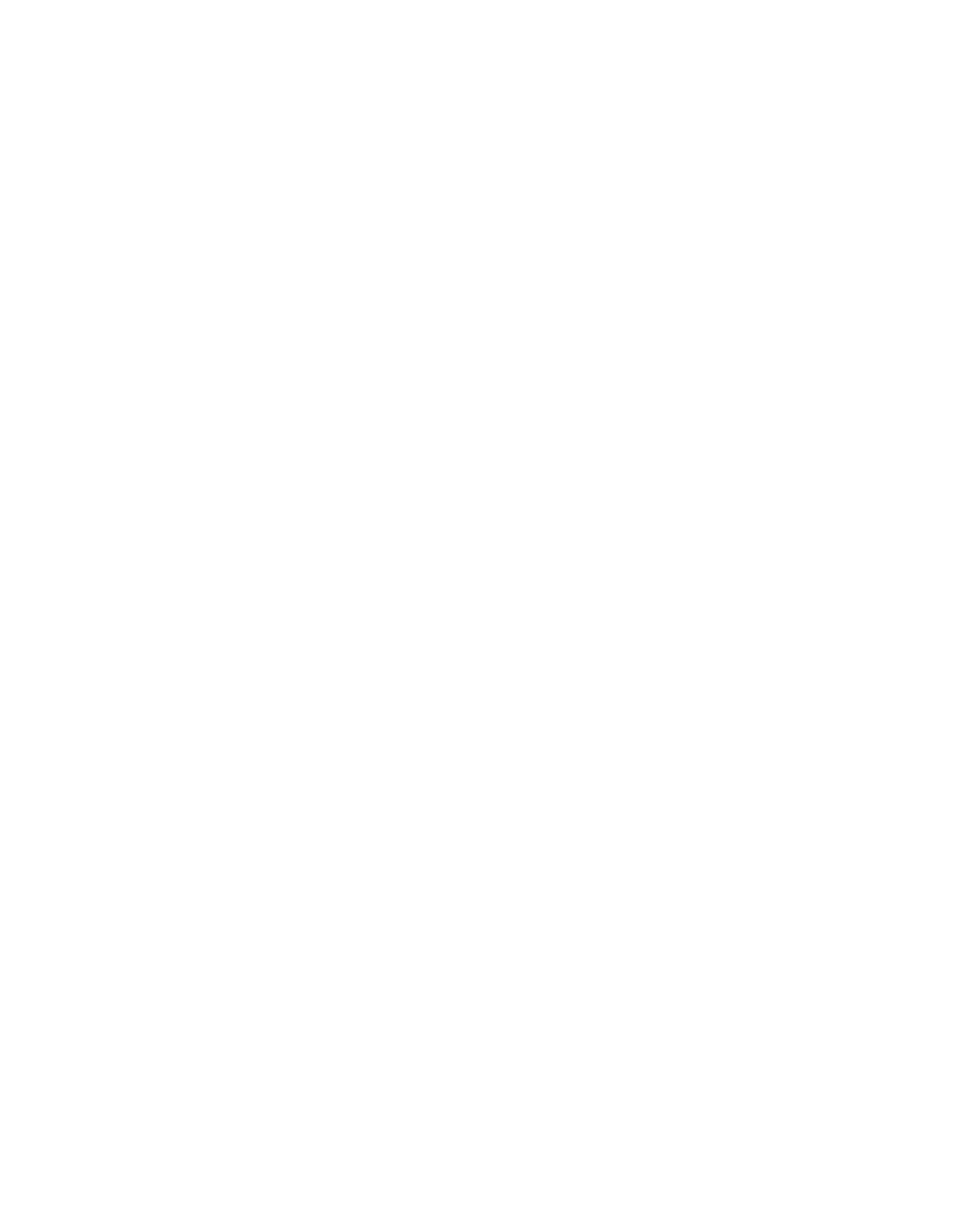# CEQA FINDINGS

## PROPOSED AMENDED RULE 810

## FEDERAL PREVENTION OF SIGNIFICANT DETERIORATION (PSD)

June 20, 2013

Santa Barbara County Air Pollution Control District

260 San Antonio Road, Suite A Santa Barbara, California 93110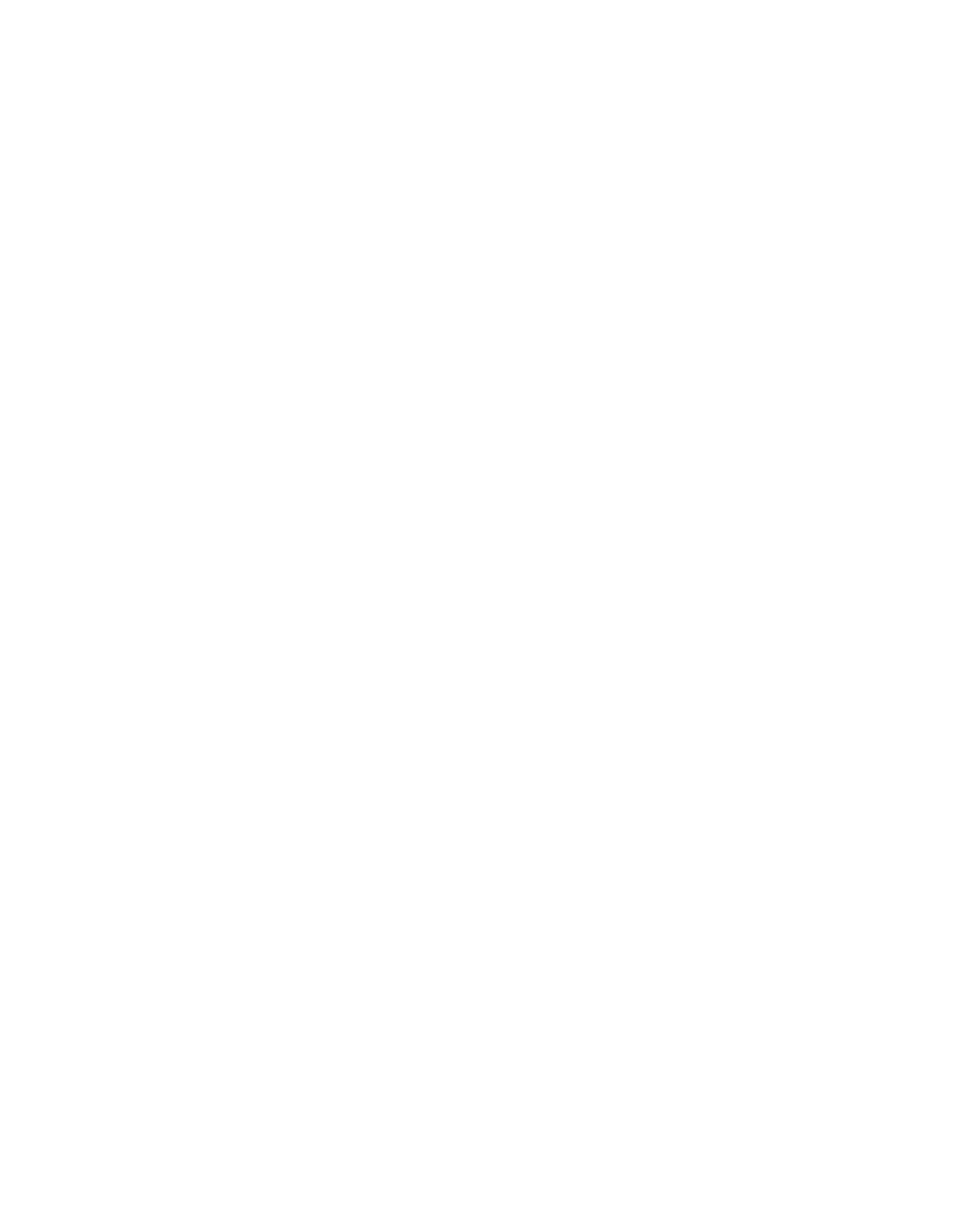### **CEQA FINDINGS**

Pursuant to State CEQA Guidelines, Santa Barbara County Air Pollution Control District (District), as Lead Agency, reviewed the adoption of proposed Rule 810, Federal Prevention of Significant Deterioration (PSD). The District found that there is no potential for significant environmental impacts from the adoption of the amended rule.

The Board finds that:

- The adoption of amended Rule 810 will not have significant adverse impacts on the environment.
- No relaxation in meeting ambient air quality standards will result. No cross-media impacts were identified.
- Pursuant to  $\S 153061(b)(3)$  of the CEQA Guidelines, the project is exempt from CEQA as it can be seen with certainty that there is no possibility that the activity may have a significant effect on the environment.

The District will prepare and file a Notice of Exemption for the project with the County Clerk of the Board in compliance with State Public Resources Code § 21152(b).

### **Discussion of CEQA Guidelines Section 15061(b)(3) finding of no significant effect**

District staff has evaluated the environmental impacts related to the adoption of amended Rule 810 in the context of the California Environmental Quality Act (CEQA) Guidelines Section 15061, *Review for Exemption*. Subsection (a) of this section states that, "*once a lead agency has determined that an activity is a project subject to CEQA, a lead agency shall determine whether the project is exempt from CEQA."* A CEQA exemption can be in the form of a statutory exemption, a categorical exemption, or it can be covered by the general rule, as expressed in Section 15061(b)(3), that, "…*CEQA applies only to projects which have the potential for causing a significant effect on the environment. Where it can be seen with certainty that there is no possibility that the activity in question may have a significant effect on the environment, the activity is not subject to CEQA."*

The project consists of adopting amended Rule 810. The adoption of the amendments to Rule 810 is necessary to implement the United States Environmental Protection Agency Prevention of Significant Deterioration provisions (40 Code of Federal Regulations (CFRs), Part 52). Specifics about the amended rule are provided below.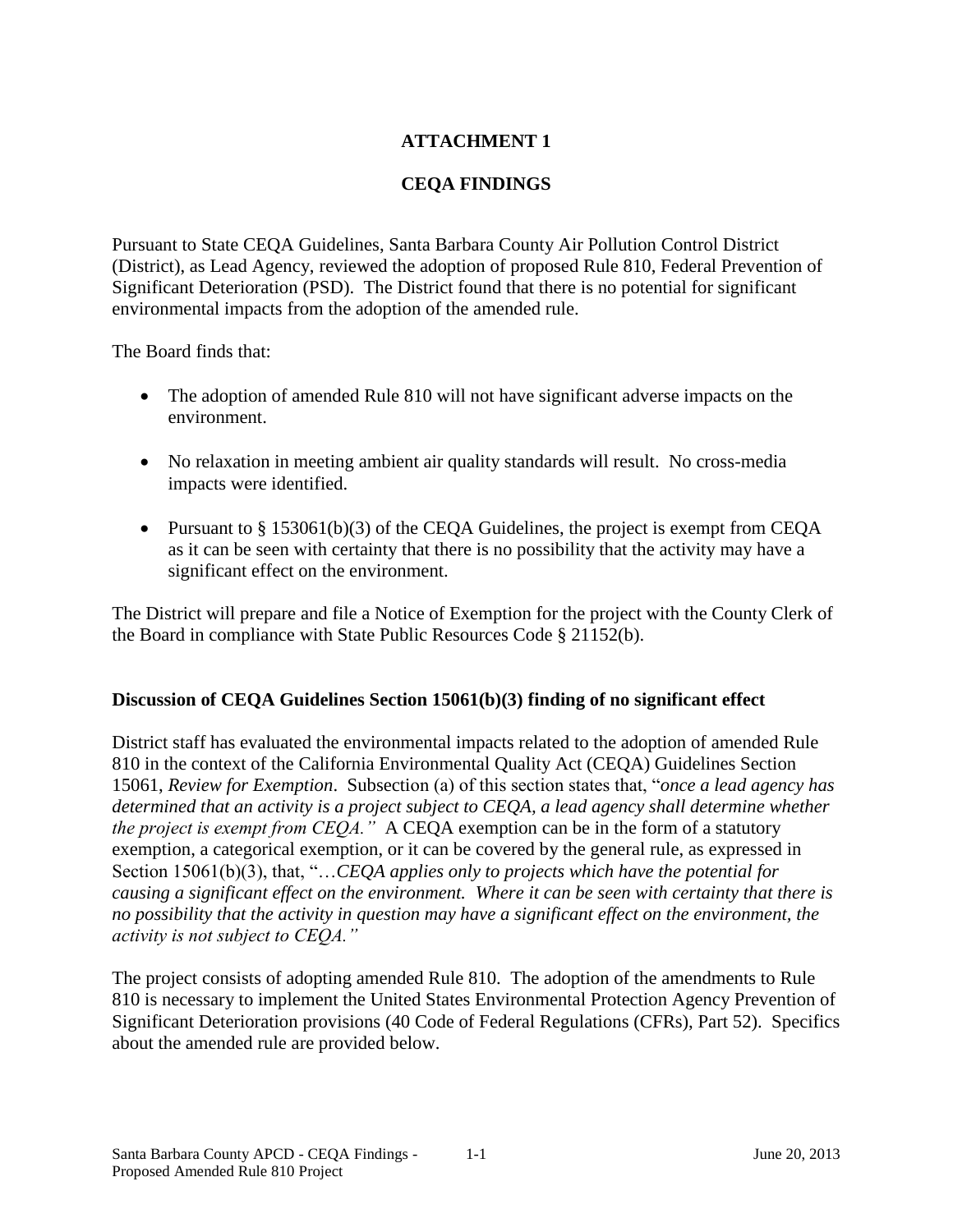The existing adopted Rule 810 incorporates by reference the federal "Prevention of Significant Deterioration of Air Quality" rule requirements, and the District determined the current rule to be exempt from CEQA. The amendments to Rule 810 are very narrow, administrative-type changes and will not cause any emission increase. Once adopted, the District will request EPA to incorporate Rule 810 into the State Implementation Plan (SIP) for national primary ambient air quality standards.

District staff have concluded with certainty that there is no possibility the project will have a significant effect on the environment. As a result, the project is not subject to any additional CEQA review and the District will prepare and file a Notice of Exemption in compliance with State Public Resources Code § 21152(b).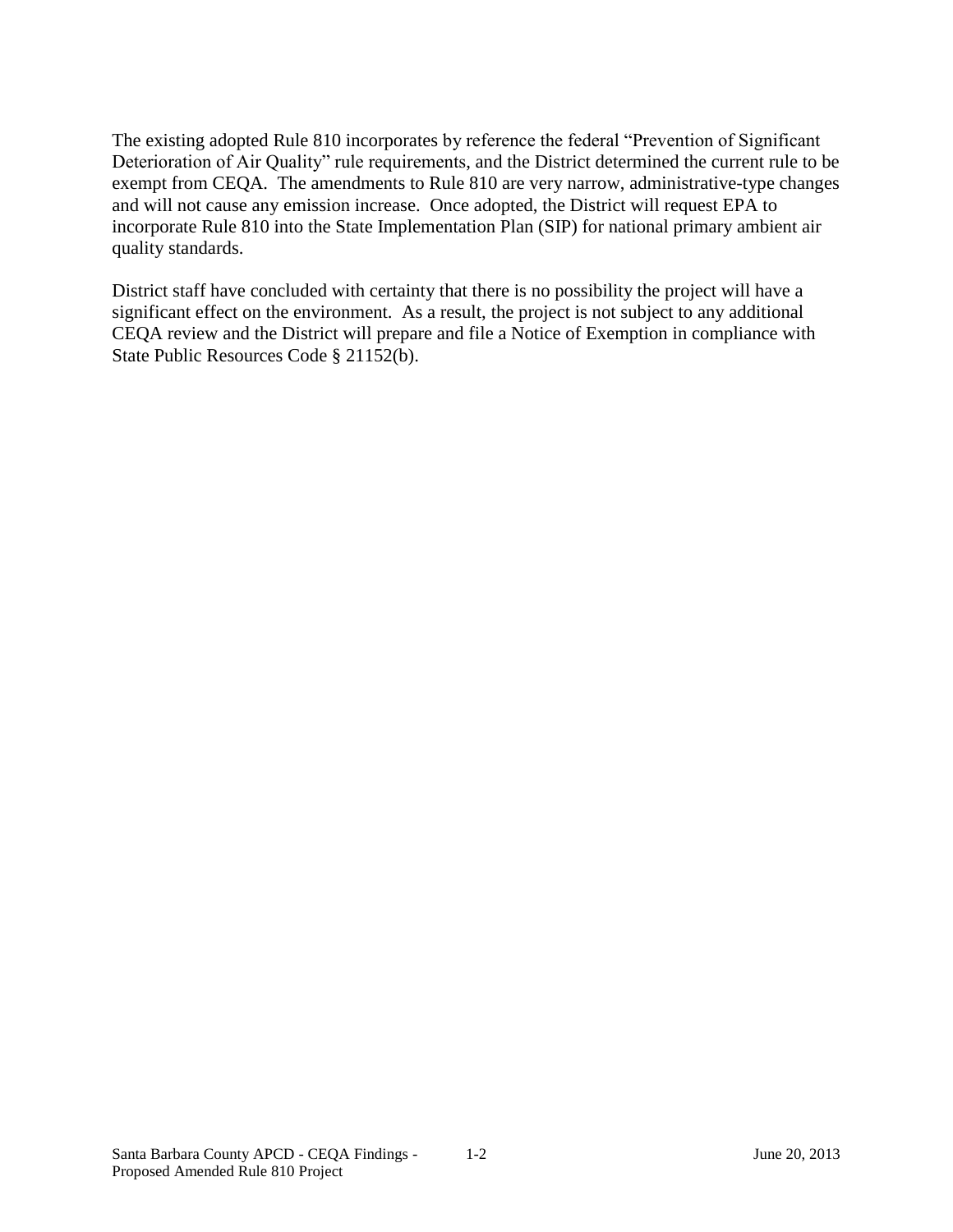## RULE FINDINGS

## PROPOSED AMENDED RULE 810

### FEDERAL PREVENTION OF SIGNIFICANT DETERIORATION (PSD)

June 20, 2013

Santa Barbara County Air Pollution Control District

260 San Antonio Road, Suite A Santa Barbara, California 93110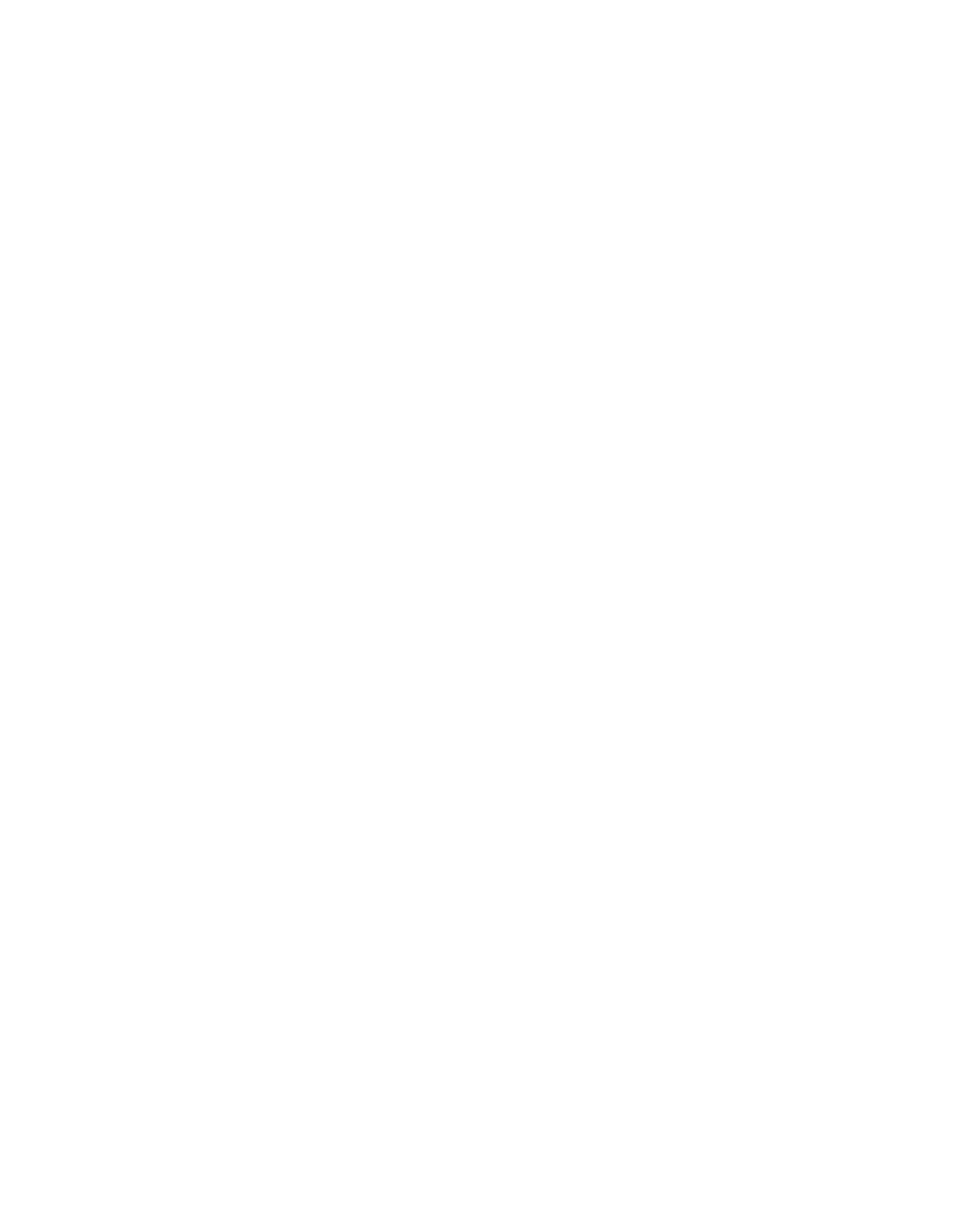### **RULE FINDINGS FOR AMENDED RULE 810, FEDERAL PREVENTION OF SIGNIFICANT DETERIORATION (PSD)**

Pursuant to California Health and Safety Code Section 40727, the Board makes the following findings for the adoption of amended Rule 810, Federal Prevention of Significant Deterioration (PSD).

### Necessity

The Board determines that it is necessary to adopt amended Rule 810, Federal Prevention of Significant Deterioration (PSD) to implement the EPA Greenhouse Gas Tailoring Rule provisions (40 Code of Federal Regulations, Parts 51, 52, 70, and 71).

### **Authority**

The Board is authorized under state law to adopt, amend, or repeal rules and regulations pursuant to Health and Safety Code Section 40000, and 40725 through 40728 which assigns to local and regional authorities the primary responsibility for the control of air pollution from all sources other than exhaust emissions from motor vehicles. Additionally, pursuant to Health and Safety Code Section 40702, the District Board is required to adopt rules and regulations and to do such acts as are necessary and proper to execute the powers and duties granted to it and imposed upon it by State law.

### **Clarity**

The Board finds that proposed amended Rule 810, Federal Prevention of Significant Deterioration (PSD), is sufficiently clear. Proposed Amended Rule 810 was publicly noticed and reviewed by the Community Advisory Council. The rule is written or displayed so that its meaning can be easily understood by persons directly affected by it.

### **Consistency**

The Board determines that proposed amended Rule 810 is consistent with, and not in conflict with or contradictory to, existing federal or state statutes, court decisions, or regulations.

The neighboring air pollution control districts include the Ventura County Air Pollution Control District, the San Luis Obispo County Air Pollution Control District, and the San Joaquin Valley Unified Air Pollution Control District. The San Luis Obispo County APCD and the Ventura County APCD are in the process of amending their PSD rules in a fashion similar to the District's proposed amended Rule 810. The San Joaquin Valley Unified APCD Rule 2410 is similar to the District's Rule 810. EPA approved Rule 2410 into the SIP with the understanding that the San Joaquin Valley Unified APCD would revise the rule in the future for clarity.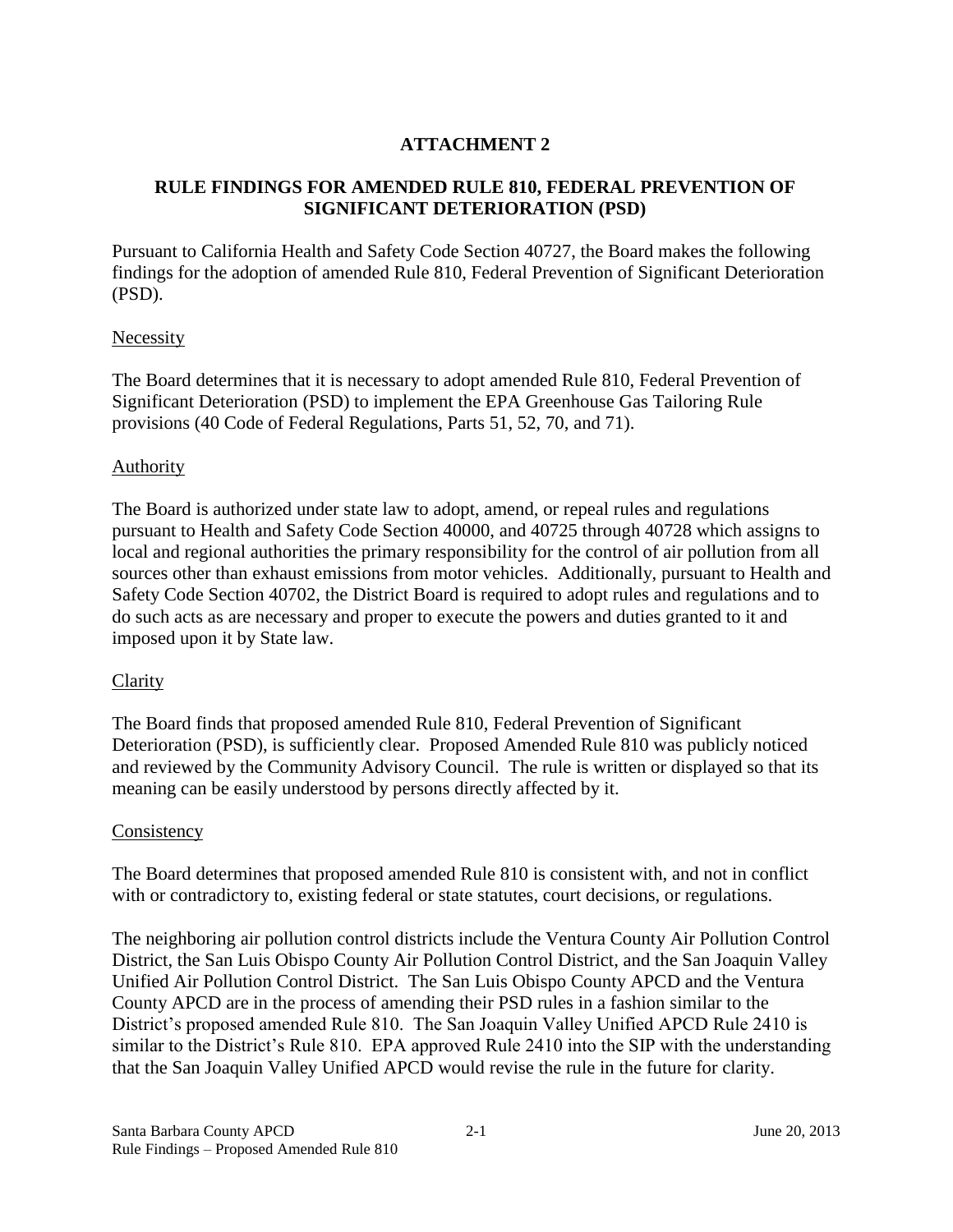Based on this evidence, the Board finds that the rules are consistent with neighboring air pollution control districts.

### **Nonduplication**

The Board finds that the proposed amended Rule 810, Federal Prevention of Significant Deterioration (PSD) does not impose the same restrictions as any existing state or federal regulation, and the proposed amendments are necessary and proper to execute the powers and duties granted to, and imposed upon, the District.

### Reference

The Board finds that we have authority under state law to adopt amended Rule 810, Federal Prevention of Significant Deterioration (PSD), pursuant to Health and Safety Code Section 39002. Health and Safety Code Section 39002 assigns to local and regional authorities the primary responsibility for the control of air pollution from all sources other than exhaust emissions from motor vehicles. Additionally, pursuant to Health and Safety Code Section 40702, the Board is required to adopt rules and regulations and to do such acts as are necessary and proper to execute the powers and duties granted to it and imposed upon it by State law.

### Public Comment

### Response to Comments

The Board has reviewed the responses to public comments included in Attachment 3 and hereby approves those responses to comments as findings.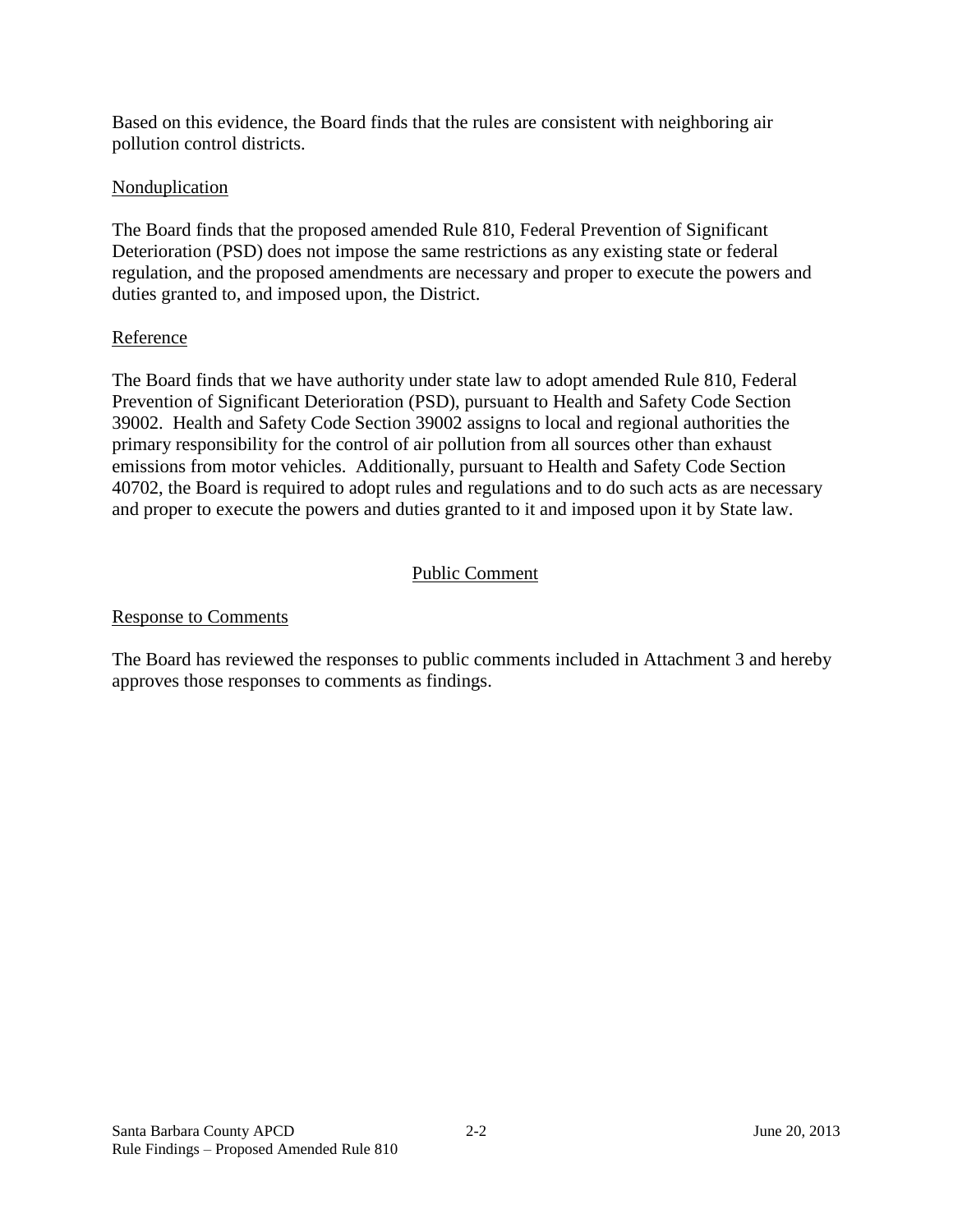### PUBLIC COMMENTS AND RESPONSES TO PUBLIC **COMMENTS**

### PROPOSED AMENDED RULE 810

### FEDERAL PREVENTION OF SIGNIFICANT DETERIORATION (PSD)

June 20, 2013

Santa Barbara County Air Pollution Control District

260 San Antonio Road, Suite A Santa Barbara, California 93110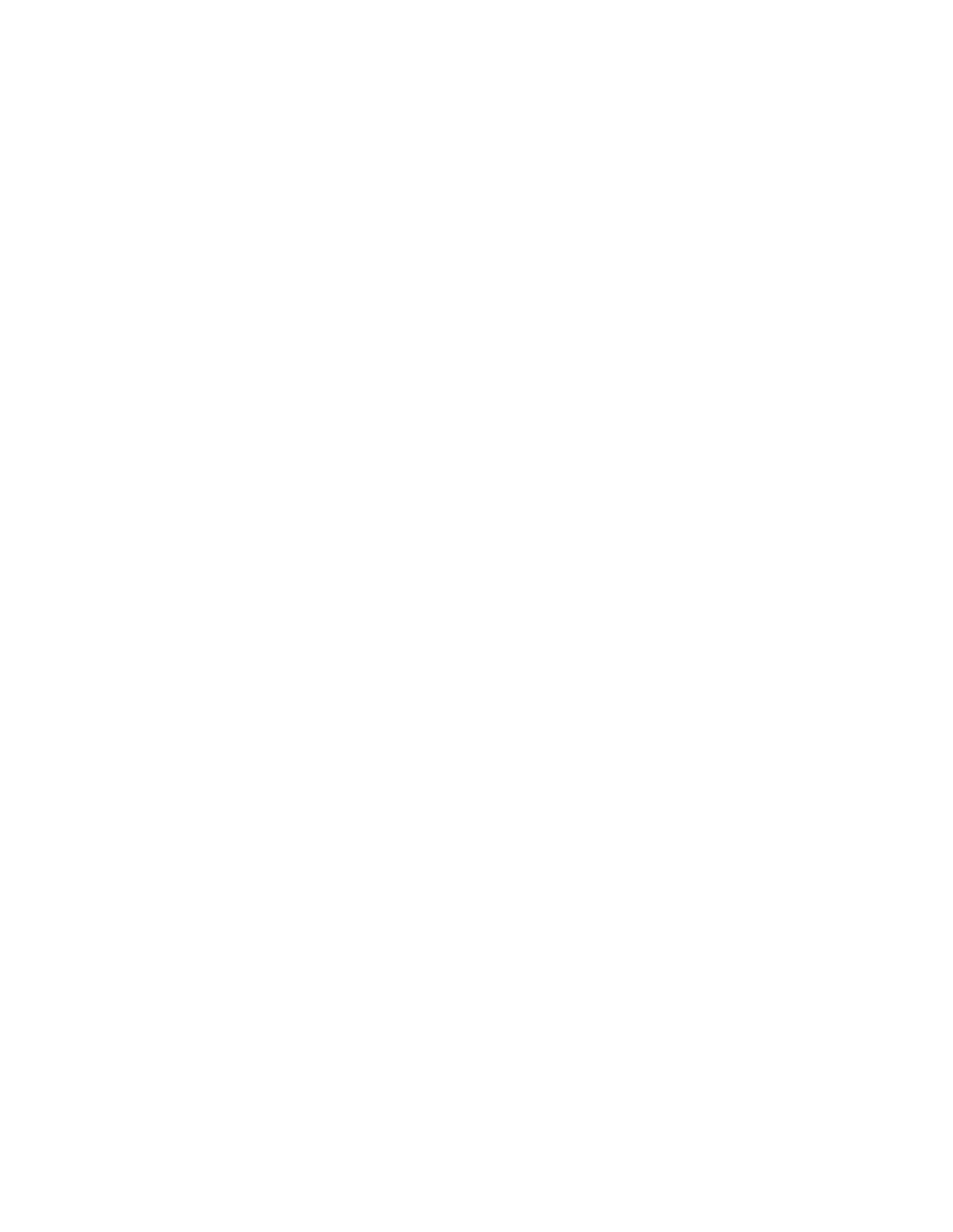### **PUBLIC COMMENTS AND RESPONSES TO PUBLIC COMMENTS**

**Note:** To date, the District has not received any public comments.

#### **[***Placeholder***]**

#### **[COMMENT 1]**

[*Placeholder*]

#### **[RESPONSE TO COMMENT 1]**

[*Placeholder*]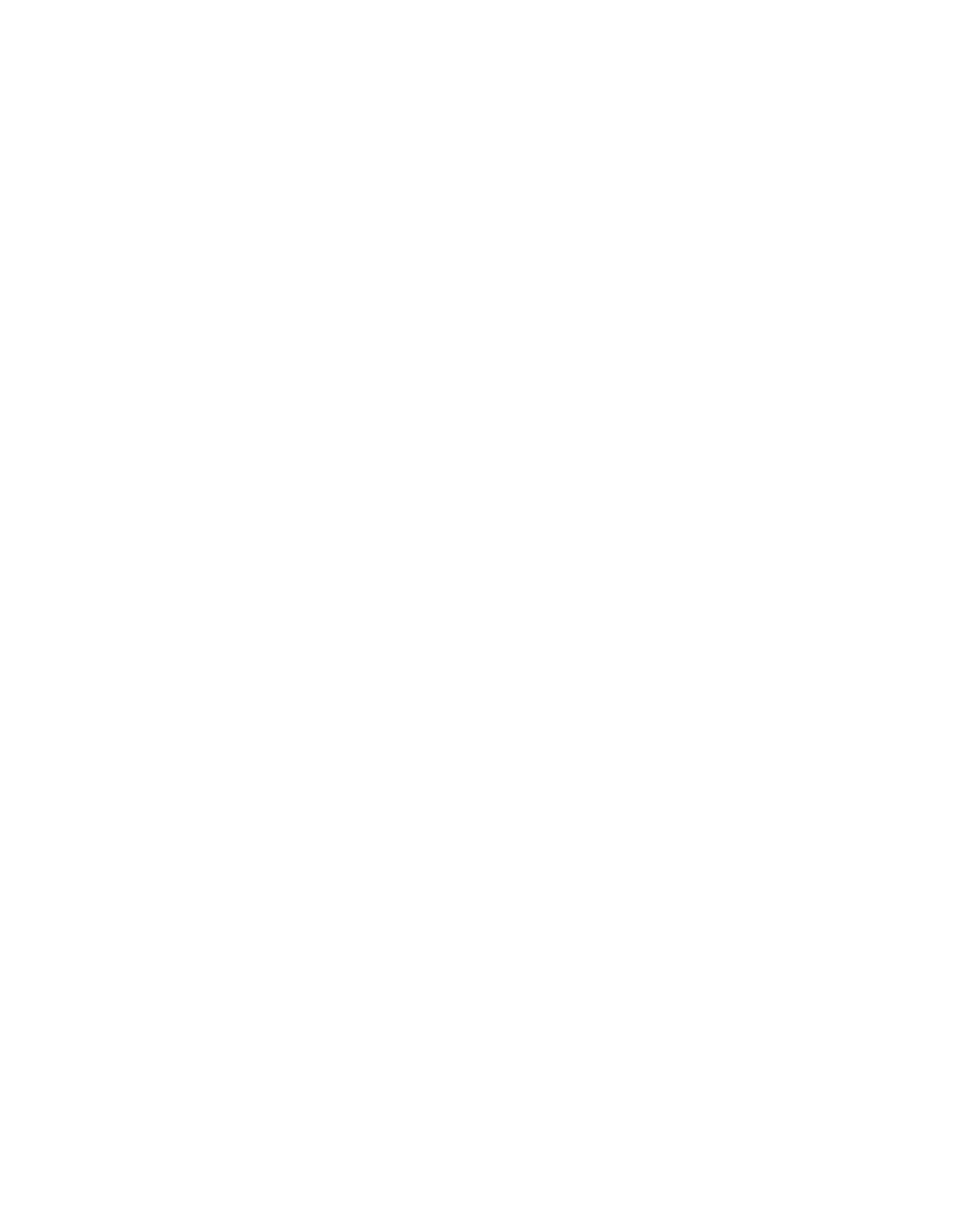### PROPOSED AMENDED RULE 810

### FEDERAL PREVENTION OF SIGNIFICANT DETERIORATION (PSD)

June 20, 2013

Santa Barbara County Air Pollution Control District

260 San Antonio Road, Suite A Santa Barbara, California 93110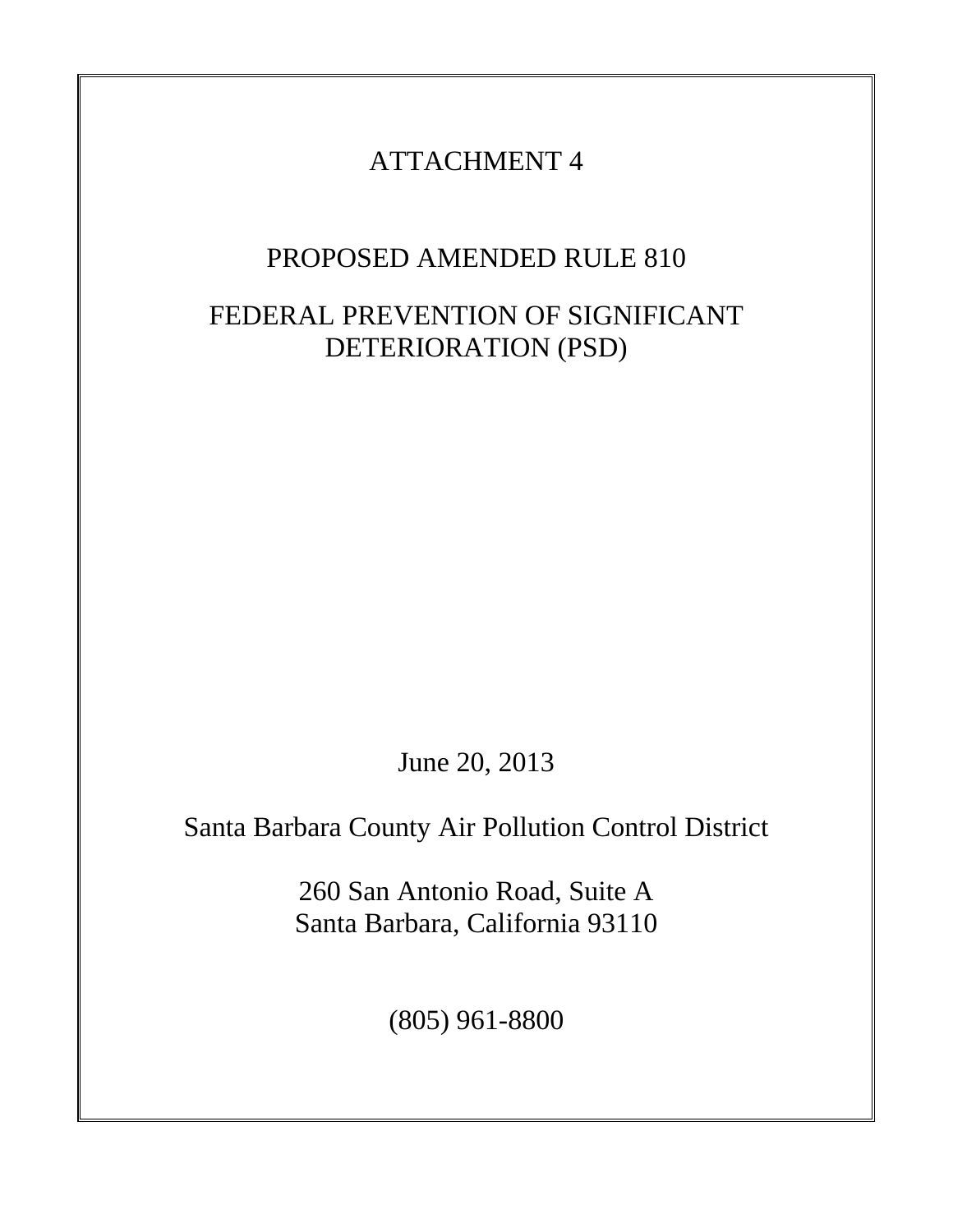### *Attachment 4*

### *Proposed Amended Rule 810*

### *Federal Prevention of Significant Deterioration (PSD)*

[Proposed amended rule text is provided in strikeout and underlined format. Strikeout indicates text proposed for deletion. Underlined text indicates proposed new text.]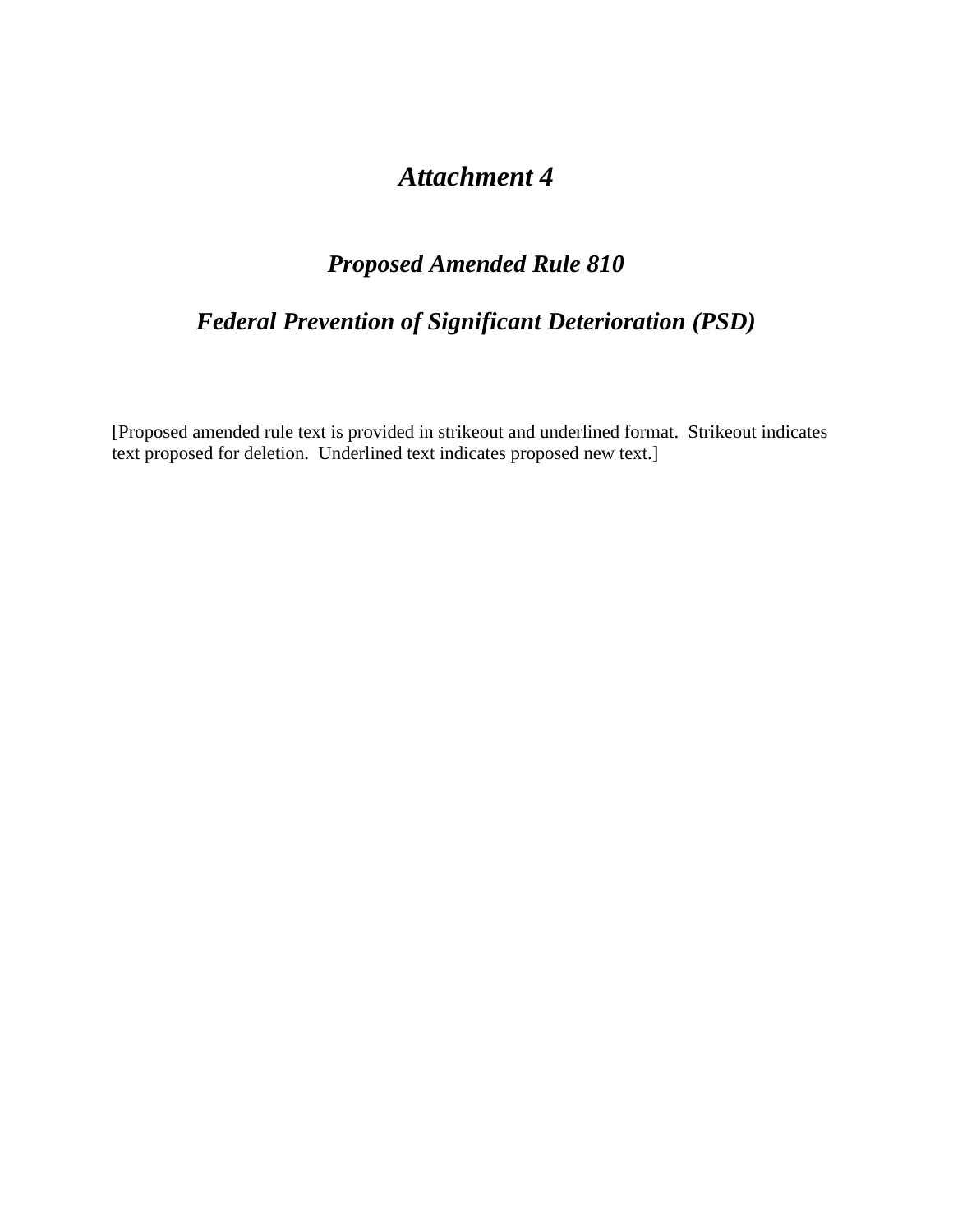#### **RULE 810. FEDERAL PREVENTION OF SIGNIFICANT DETERIORATION (PSD). (Adopted 1/20/2011, amended [***date of amended rule adoption***])**

#### **A. Purpose**

The federal Prevention of Significant Deterioration program is a construction permitting program for new major stationary sources and major modifications to existing major stationary sources located in areas classified as attainment or in areas that are unclassifiable for any criteria air pollutant. Rule  $201<sub>2</sub>$  (Permits Required), contains application requirements and Rule 204, (Applications), Rule 205, (Standards for Granting Applications), Rule 206, (Conditional Approval of Authority to Construct or Permit to Operate), Rule 207, (Denial of Applications), and Rule 208, (Action on Applications - Time Limits), contain processing requirements for permit actions. The purpose of this rule is to incorporate the federal Prevention of Significant Deterioration rule requirements into the District's Rules and Regulations by incorporating the federal requirements by reference.

#### **B. Applicability**

The provisions of this rule shall apply to any source and the owner or operator of any source subject to any requirement under 40 Code of Federal Regulations, Part 52, Section 52.21 (40 CFR 52.21) in effect August 2, 2010 [*date of amended rule adoption*] as incorporated into this rule.

#### **C. Incorporation by Reference**

Except as provided below, the provisions of Title 40 CFR 52.21 in effect August 2, 2010 [*date of amended rule adoption*] are incorporated herein by reference and made part of the Rules and Regulations of the Santa Barbara County Air Pollution Control District.

1. The following subsections of 40 CFR 52.21 are excluded: (a)(1), (b)(55-58), (f), (g), (i)(1)(i-v),  $(i)(1)(ix-x)$ ,  $(i)(6-8)$ ,  $(p)(6-8)$ ,  $(q)$ ,  $(s)$ ,  $(t)$ ,  $(u)$ ,  $(v)$ ,  $(w)$ ,  $(x)$ ,  $(y)$ ,  $(z)$ , and (cc).

2. The following definitions found in 40 CFR 52.21(b) are revised as follows:

- a. The definition of "potential to emit" contained in 40 CFR 52.21(b)(4) is revised so that the phrase "is federally enforceable" shall read "is federally enforceable or enforceable as a practical matter."
- b. The definition of "allowable emissions" contained in 40 CFR 52.21(b)(16) is revised so that:
	- 1) the phrase "unless the source is subject to federally enforceable limits which restrict the operating rate, or hours of operation, or both" shall read, "unless the source is subject to enforceable limits which restrict the operating rate, or hours of operation, or both."
	- 2) paragraph (iii) shall read as follows: "The emissions rate specified as an enforceable permit condition, including those with a future compliance date."
- 32. The following terms and phrases found in 40 CFR 52.21(b) are revised as follows:
	- a. The term "administrator" means: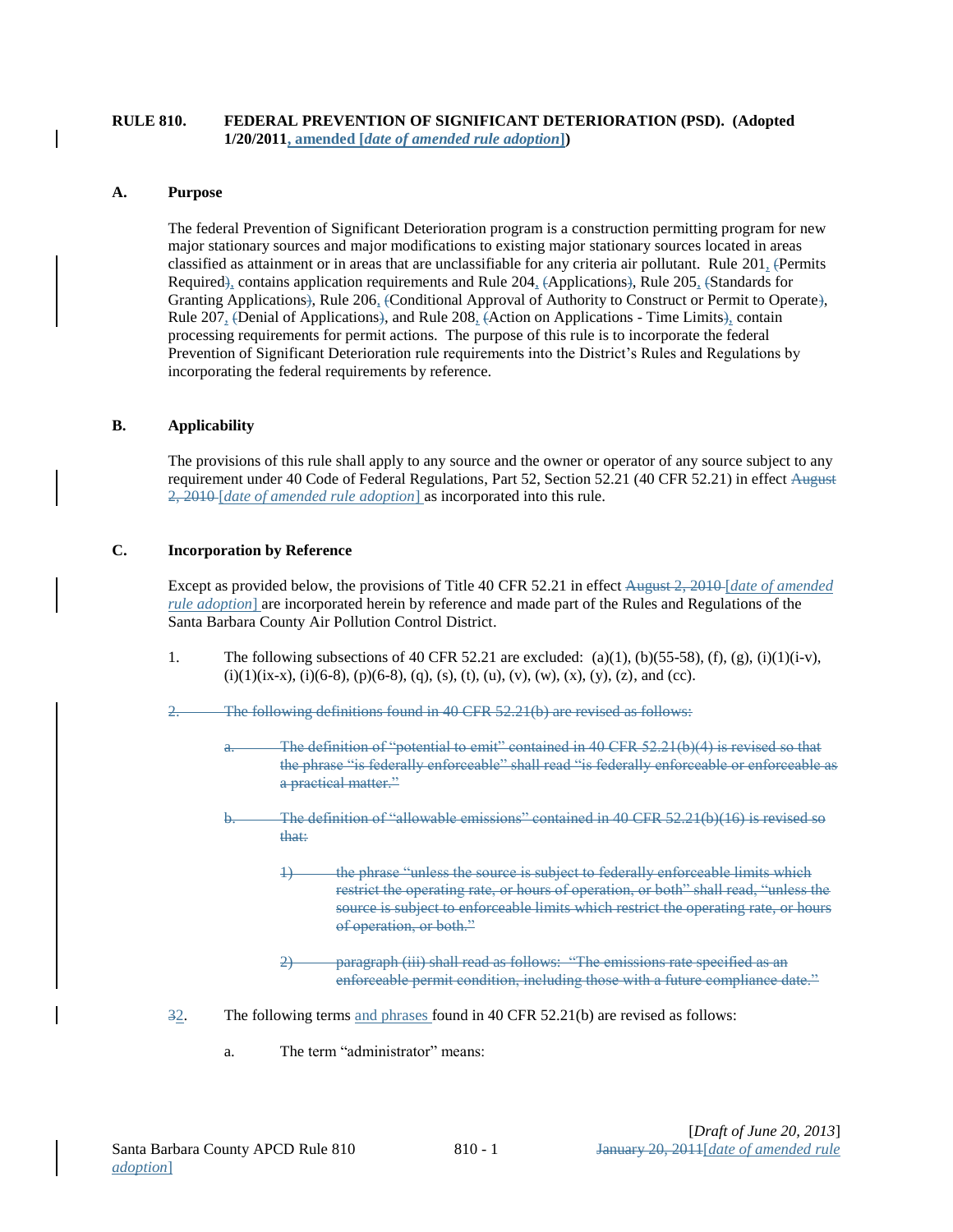- 1) "<del>federal Environmental Protection Agency administrator</del>" in 40 CFR 52.21(b)(17), (b)(37)(i), (b)(43), (b)(48)(ii)(c), (b)(50)(i), (b)(51), (l)(2) and  $(p)(2)$ ; and
- 2) "Control Officer" elsewhere, as defined in Rule 102, (Definitions).
- b. The phrase "paragraph (q) of this section" in 40 CFR 52.21(1)(2) and (p)(1) shall read as follows: "the public notice and comment provisions of Rule 810 Section E-below."
- 3. The phrase "permit to construct" found in 40 CFR  $52.21(p)(1)$  means "Authority to Construct" as defined in Rule 102, Definitions.

#### **D. Requirements:**

- 1. The Control Officer shall provide written notice of any permit application for a proposed major stationary source or major modification to the Environmental Protection Agency administrator. Such notification shall include a copy of all information relevant to the permit application and shall be given within 30 days of receipt and at least 60 days prior to any public hearing on the application for an Authority to Construct.
- 2. The Control Officer shall determine whether an application is complete not later than 30 days after receipt of the application or after such longer time as both the applicant and the Control Officer may agree. If the Control Officer determines that the application is not complete, the applicant shall be notified in writing of the decision specifying the information that is required. Upon receipt of any resubmittal of the application, a new 30-day period to determine completeness shall begin. If the Control Officer determines that the application is still not complete, the applicant may appeal that determination to the Board. The Board shall make its written determination within 60 days after receiving the applicant's appeal. If such determination is not made within that 60-day period, the application with the submitted materials shall be deemed complete. Appeals will be assessed a fee based on the cost reimbursement provisions of Rule 210, Fees. Upon determination that the application is complete, the Control Officer shall notify the applicant in writing. The date of receipt of the application shall be the date on which the reviewing authority received all required information.
- 13. An owner or operator must obtain a federal Prevention of Significant Deterioration permit pursuant to this rule before beginning actual construction of a new major stationary source, a major modification, or a plantwide applicability limitation (PAL) major modification, as defined in 40 CFR 52.21(b).
- 24. Notwithstanding the provisions of any other District Rule or Regulation, the Control Officer shall require compliance with this rule prior to issuing a federal Prevention of Significant Deterioration permit as required by Clean Air Act Section 165.
- 35. The applicant shall pay the applicable fees specified in Rule 210, (Fees).

#### **E. Public Participation**

Prior to issuing a federal Prevention of Significant Deterioration permit pursuant to this rule and within one year after receipt of a complete application, the Control Officer shall:

1. Make a preliminary determination whether construction should be approved with conditions or disapproved.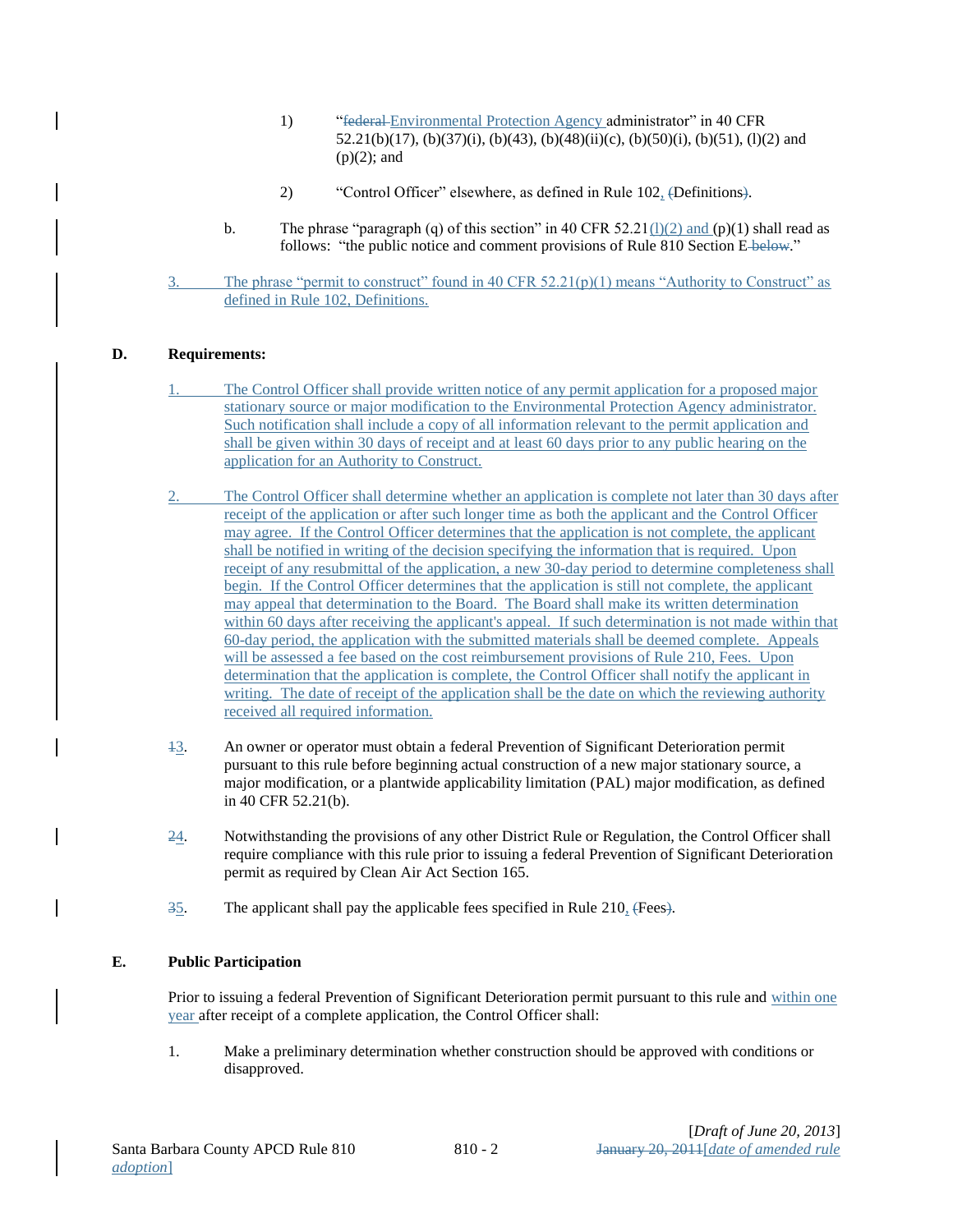- 2. Make available in at least one location in Santa Barbara County a copy of all materials the applicant submitted, a copy of the preliminary determination, a copy of the proposed permit and a copy or summary of other materials, if any, considered in making the preliminary determination.
- 3. Notify the public, by advertisement in a newspaper of general circulation in Santa Barbara County of the application, the preliminary determination, the degree of increment consumption that is expected from the source or modification, and of the opportunity for written public comment.
- 4. Send a copy of the notice of public comment to the applicant, United States Environmental Protection Agency Region 9, any persons requesting such notice and any other interested parties such as: Any other State or local air pollution control agencies; the chief executives of the cities in the County; the County Executive Officer; any comprehensive regional land use planning agency; and any State, Federal Land Manager, or Indian Governing body whose lands may be affected by emissions from the source or modification.
- 5. Provide opportunity for a public hearing for persons to appear and submit written or oral comments on the air quality impact of the source, alternatives to it, the control technology required, and other appropriate considerations, if in the Control Officer's judgment such a hearing is warranted.
- 6. Consider all written comments that were submitted within 30 days after the notice of public comment is published and all comments received at any public hearing(s) in making a final decision on the approvability of the application and make all comments available for public inspection in the same locations where the District made available preconstruction information relating to the proposed source or modification.
- 7. Make a final determination whether construction should be approved with conditions or disapproved.
- 8. Notify the applicant in writing of the final determination and make such notification available for public inspection at the same location where the District made available preconstruction information and public comments relating to the source.

#### APPROVED AS TO FORM:

#### DENNIS A. MARSHALL SANTA BARBARA COUNTY COUNSEL

 $By \_\_$ 

Deputy Attorneys for the Santa Barbara County Air Pollution Control District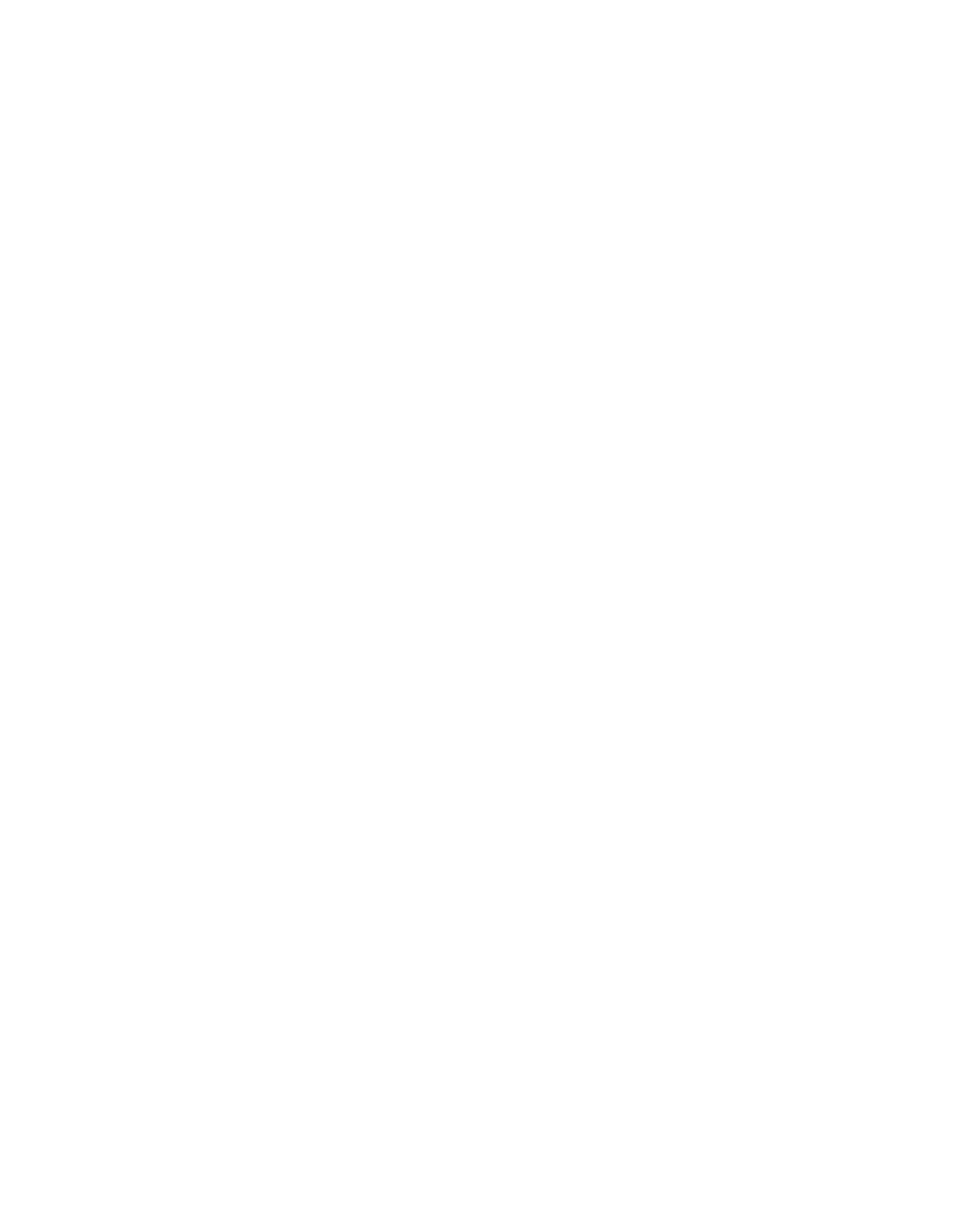### PROJECT DESCRIPTION SUMMARY

### PROPOSED AMENDED RULE 810

FEDERAL PREVENTION OF SIGNIFICANT DETERIORATION (PSD)

June 20, 2013

Santa Barbara County Air Pollution Control District

260 San Antonio Road, Suite A Santa Barbara, California 93110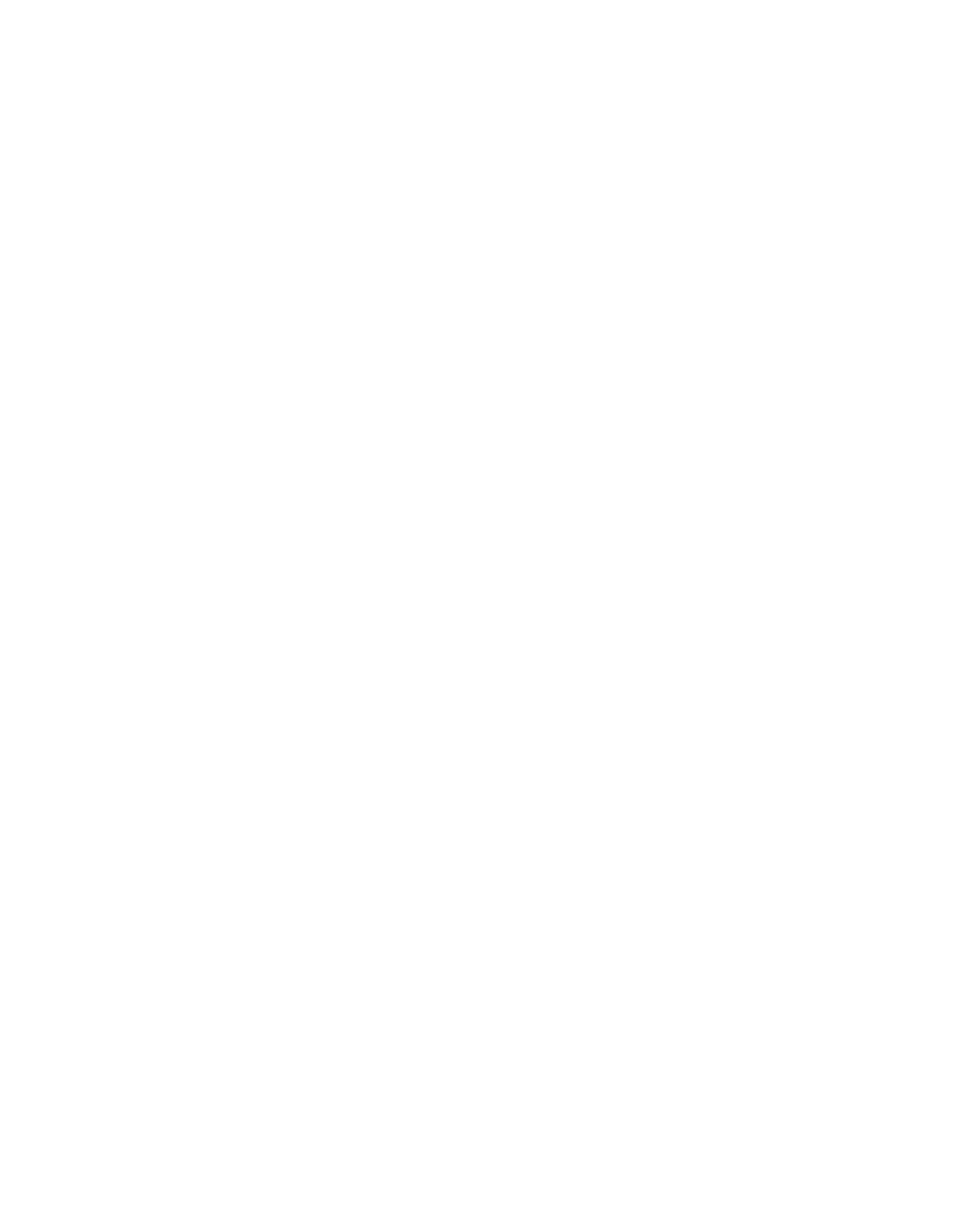### PROJECT DESCRIPTION SUMMARY OF THE EFFECTS OF PROPOSED AMENDED RULE 810, FEDERAL PREVENTION OF SIGNIFICANT DETERIORATION (PSD)

### Project Overview:

The Santa Barbara County Air Pollution Control District (District) Rule 810 implements the federal Prevention of Significant Deterioration (PSD) requirements. Under the federal provisions, any new or modified major stationary source must undergo preconstruction review and permitting.

Several years ago the federal Environmental Protection Agency (EPA) began to regulate greenhouse gas (GHG) emissions. As part of those regulations, the agency adjusted the requirements as to when PSD permitting would be triggered by GHG emissions. The agency accomplished this by establishing GHG emission thresholds for triggering PSD permits (per the Greenhouse Gas Tailoring Rule). These thresholds are higher than those for "criteria" air pollutants."<sup>a</sup>

To promulgate federal PSD rules at the local district level, EPA developed a model PSD rule. However, EPA has since found that the model PSD rule, which we adopted in 2011, needs minor revisions before EPA can incorporate the Rule 810 into the State Implementation Plan (SIP). EPA is working with a number of California air districts on similar rule changes to assure SIP approval. The District is proposing to amend Rule 810 to facilitate SIP approval.

### Objectives:

Once adopted, the District will submit Rule 810 to the California Air Resources Board (CARB) and EPA for inclusion into:

- 1. the State Implementation Plan (SIP), and
- 2. the federal Outer Continental Shelf Air Regulations.

Inclusion in the SIP will allow for the District to process any PSD permits for major stationary sources with emissions level above PSD permit triggers.

### **Background**

 $\overline{\phantom{a}}$ 

Congress amended the federal Clean Air Act in 1997. Included in those amendments was a requirement that each state (and therefore district) adopt a PSD program. In December 2009, EPA 1) promulgated an "endangerment finding" for GHG emissions, and 2) made the finding that GHGs from new motor vehicles contribute to the GHG pollution, which threatens public health and welfare. As a direct result of these findings, EPA proceeded to control GHG emissions from new and modified major *stationary* sources as well.

On May 13, 2010, EPA issued a GHG Tailoring Rule that effectively raised the thresholds for GHG emissions that trigger PSD and Title V permits for new and existing major stationary sources.

a "Criteria" pollutants include oxides of nitrogen, reactive organic compounds, particulate matter, oxides of sulfur, and carbon monoxide, but not GHGs.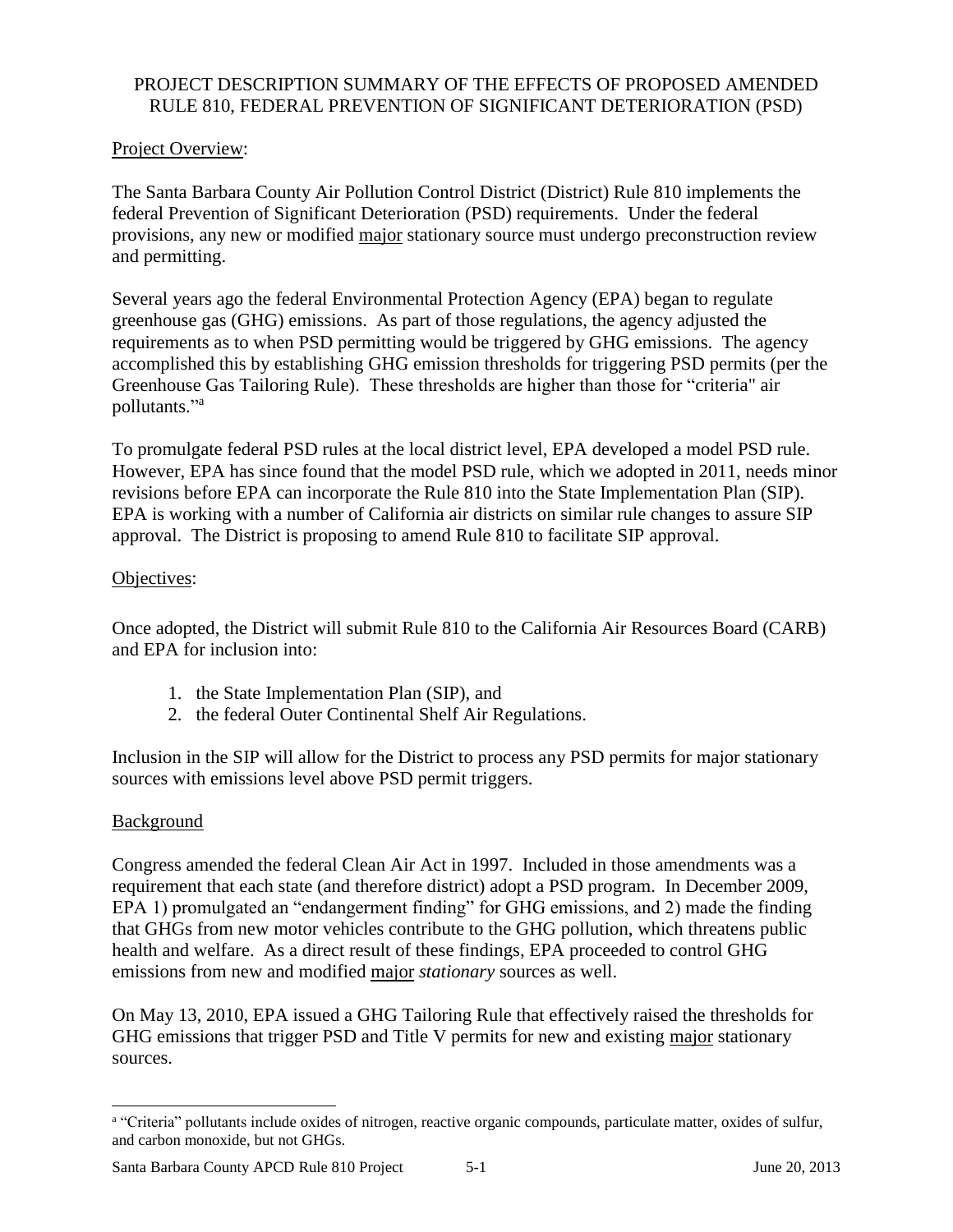Working with local air districts and the California Air Resources Board through the California Air Pollution Control Officers Association (CAPCOA), EPA released a PSD model rule on September 21, 2010. Staff modeled Rule 810 on the CAPCOA PSD model rule and the District Board adopted the rule on January 20, 2011. However, recently, EPA indicated that they could not approve Rule 810 into the SIP as it is currently written. The changes necessary are narrow in scope, and EPA has worked with the District on the revised rule text.

### Implications to the Regulated Community:

### *WHO IS AFFECTED?*

Federal PSD regulations affect existing major sources or new sources when emissions increases of criteria pollutant or GHG emissions are above specified pollutant thresholds. For example, a new source with potential to emit GHG over 100,000 tons/year would be subject to a federal PSD permit. The amended Rule 810 does not change permit applicability requirements or establish any new requirements on existing sources.

### *WHAT ARE THE PROPOSED RULE CHANGES?*

Attachment 4 of the Board Package shows the proposed Rule 810 changes and Attachment A to this Project Description Summary is a table that summarizes the reasons for the rule changes.

The proposed amendments are administrative in nature (e.g., revise formatting, update the *in effect* date, and improved text for clarity).

### Comparisons to Adjacent Local Air Pollution Control Districts:

The San Luis Obispo County APCD and the Ventura County APCD are in the process of amending their PSD rules in a similar fashion.<sup>a</sup> The San Joaquin Valley Unified APCD Rule 2410 is similar to the District's Rule 810. EPA approved Rule 2410 into the SIP with the understanding that the SJV APCD would revise the rule for clarity in the future.

### Emission Reductions, Cost Effectiveness, and Incremental Cost-Effectiveness:

The proposed amended rule changes are administrative in nature and they are relative to permitting actions. Rule 810 is not a control measure. Hence, there are no emission reductions expected from the proposed rule action. For this reason there are also no cost-effectiveness or incremental cost-effectiveness figures relative to this rulemaking task. Thus, the requirements of California Health and Safety Code Section 40703 and Section 40920.6 do not apply.

### Fiscal Impacts to the Regulated Industry due to the Proposed Amended Rule:

There are no additional fiscal impacts to the regulated sources that stem from the rule amendments.

 $\overline{\phantom{a}}$ 

<sup>a</sup> Rules 220 and 26.13, respectively.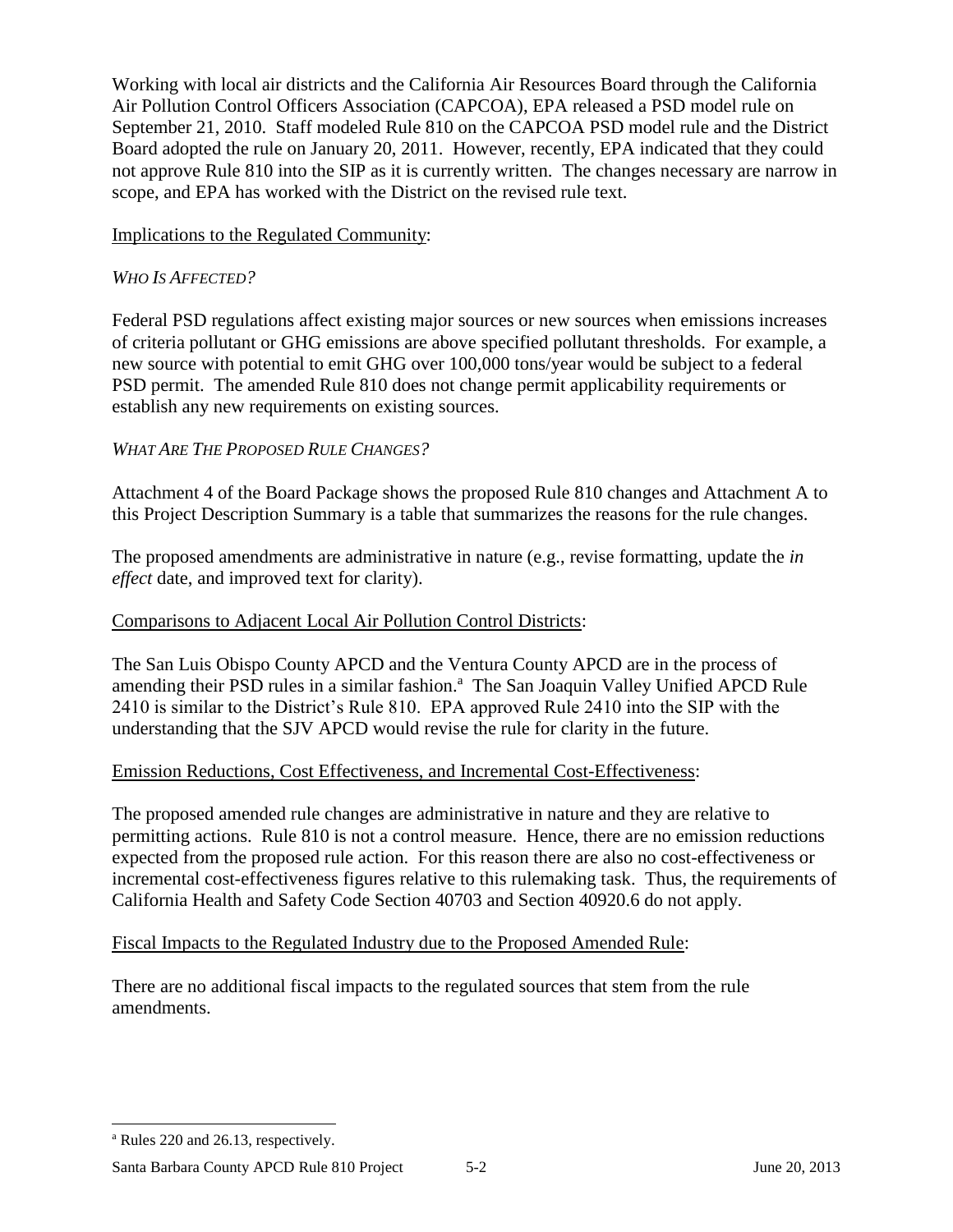### Implications to the District Work Load and Budget:

There are no known impacts. Based on historical data, future federal PSD permit actions are expected to be very low in number.

#### Public Review:

Before the May 8, 2013 Community Advisory Council (CAC) meeting, the District sent notices about the proposed rule amendments to operators of large sources in Santa Barbara County. Besides explaining the project, the letter mentioned the upcoming CAC Meeting and invited comments on the project.

On May 19, 2013, the District published a public notice announcing that the District Board of Directors will consider adopting the amended Rule 810 at the June 20, 2013 Board Hearing.

Attached:

Attachment A, Summary of Reasons for Proposed Amended Rule 810 Changes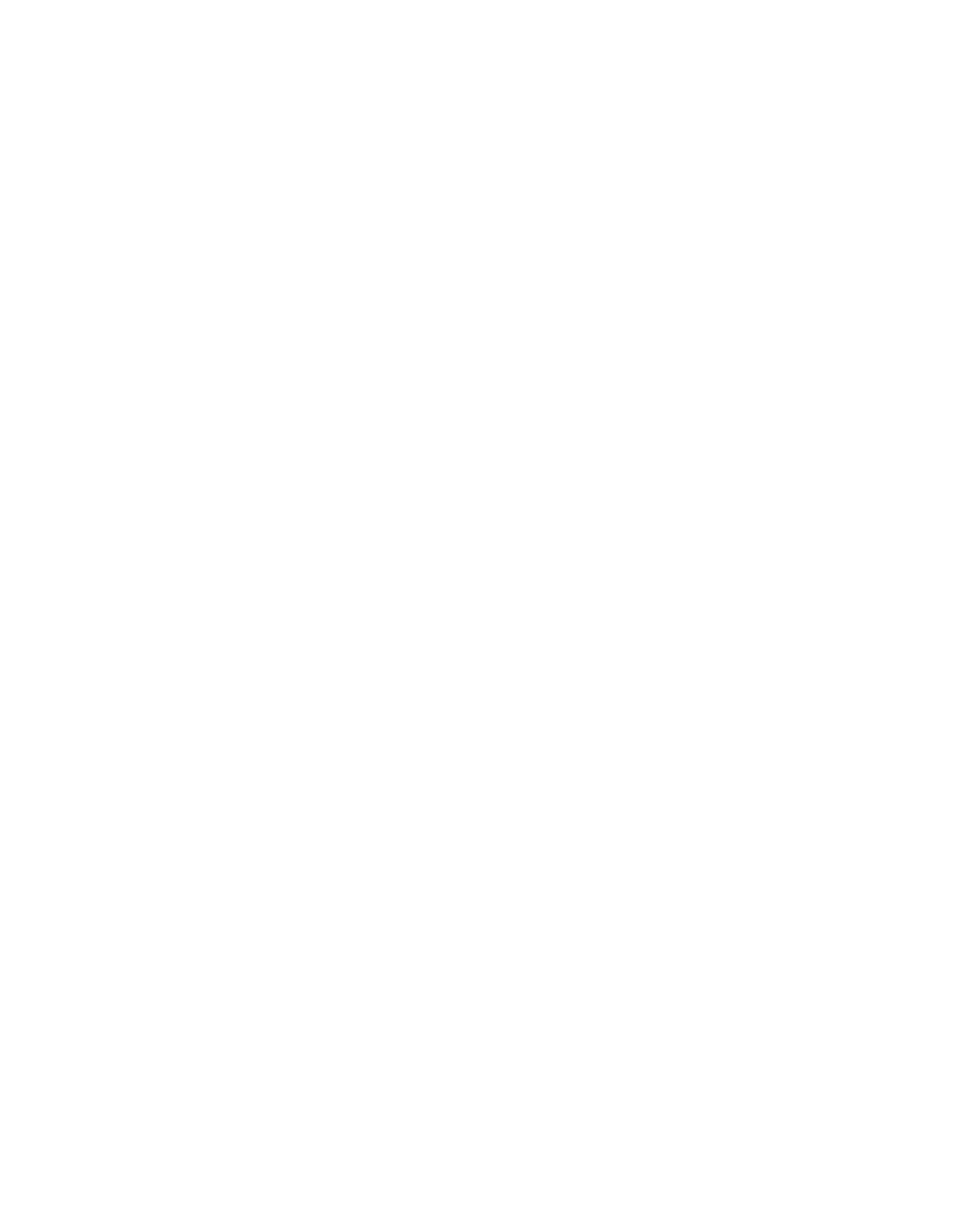| <b>Rule 810 Section Changed</b>  | <b>Proposed Changes in Strikethrough and Underline Formatting</b>                                                                                                                                                                                                                                                                                   | <b>Reason for Change</b>                                                                                                                                                                                                                                                                                                                                                                                                                                                                                                                                                                                                                                                                                                                                                                                                   |
|----------------------------------|-----------------------------------------------------------------------------------------------------------------------------------------------------------------------------------------------------------------------------------------------------------------------------------------------------------------------------------------------------|----------------------------------------------------------------------------------------------------------------------------------------------------------------------------------------------------------------------------------------------------------------------------------------------------------------------------------------------------------------------------------------------------------------------------------------------------------------------------------------------------------------------------------------------------------------------------------------------------------------------------------------------------------------------------------------------------------------------------------------------------------------------------------------------------------------------------|
| A, Purpose                       | [] Rule 201, (Permits Required), contains application requirements<br>and Rule 204, (Applications), Rule 205, (Standards for Granting<br>Applications), Rule 206, (Conditional Approval of Authority to<br>Construct or Permit to Operate), Rule 207, (Denial of Applications),<br>and Rule 208, (Action on Applications - Time Limits), contain [] | Changes make the text consistent with the standard<br>format used in other rules.                                                                                                                                                                                                                                                                                                                                                                                                                                                                                                                                                                                                                                                                                                                                          |
| B, Applicability                 | [] 40 Code of Federal Regulations, Part 52, Section 52.21 (40 CFR<br>52.21) in effect August 2, 2010 [date of amended rule adoption] as<br>incorporated into this rule.                                                                                                                                                                             | This change is consistent with the CAPCOA model rule.<br>By changing the rule's in effect date to refer to the most<br>current 40 CFR 52.21 the rule will incorporate by<br>reference the most recent changes and revisions made to<br>40 CFR 52.21 (and, by extension, 40 CFR 51.166).<br>The substantive changes made to these sections include a<br>revision to the definition of "regulated NSR pollutant" so<br>that 1) condensable particulate matter is included as part<br>of the emissions measurements for regulation of PM2.5<br>and PM10, and 2) the January 22, 2013 D.C. Circuit<br>Court of Appeal Order vacating certain provisions of 40<br>CFR 51.166 and 40 CFR 52.21.<br>Additional information on changes to the 40 CFR 52.21<br>may be obtained from this web page:<br>www.epa.gov/nsr/actions.html. |
| C. Incorporation by<br>Reference | Except as provided below, the provisions of Title 40 CFR 52.21 in<br>effect August 2, 2010 [date of amended rule adoption] are<br>incorporated herein by reference []                                                                                                                                                                               | Same as above.                                                                                                                                                                                                                                                                                                                                                                                                                                                                                                                                                                                                                                                                                                                                                                                                             |

### Summary of Reasons for Proposed Amended Rule 810 Changes

 $\overline{\phantom{a}}$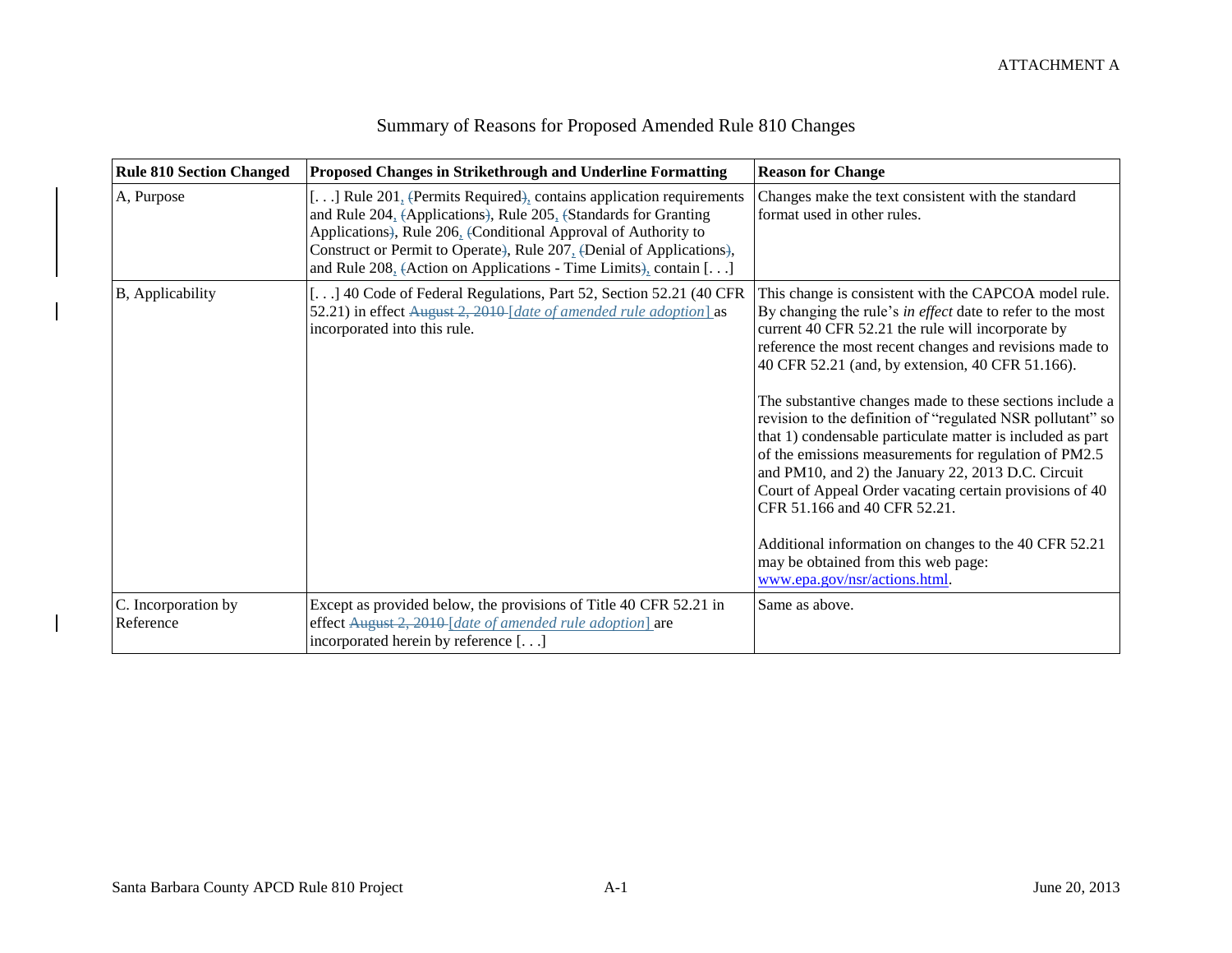| <b>Rule 810 Section Changed</b> | <b>Proposed Changes in Strikethrough and Underline Formatting</b>                                                                                                                                                                                                                                                                                                                                                                                                                                                                                                                                                                                                                                                                                                                                                                      | <b>Reason for Change</b>                                                                                                                                                                                                                                                                                    |
|---------------------------------|----------------------------------------------------------------------------------------------------------------------------------------------------------------------------------------------------------------------------------------------------------------------------------------------------------------------------------------------------------------------------------------------------------------------------------------------------------------------------------------------------------------------------------------------------------------------------------------------------------------------------------------------------------------------------------------------------------------------------------------------------------------------------------------------------------------------------------------|-------------------------------------------------------------------------------------------------------------------------------------------------------------------------------------------------------------------------------------------------------------------------------------------------------------|
| C.2                             | The following definitions found in 40 CFR 52.21(b) are revised<br>as follows:<br>The definition of "potential to emit" contained in 40 CFR<br>$52.21(b)(4)$ is revised so that the phrase "is federally<br>enforceable" shall read "is federally enforceable or<br>enforceable as a practical matter."<br>The definition of "allowable emissions" contained in 40 CFR<br>$52.21(b)(16)$ is revised so that:<br>4) the phrase "unless the source is subject to federally<br>enforceable limits which restrict the operating rate, or<br>hours of operation, or both" shall read, "unless the<br>source is subject to enforceable limits which restrict the<br>operating rate, or hours of operation, or both."<br>paragraph (iii) shall read as follows: "The emissions rate<br>specified as an enforceable permit condition, including | EPA determined that revisions to the potential to emit<br>and allowable emissions terms are not necessary for<br>approval.                                                                                                                                                                                  |
|                                 | those with a future compliance date."                                                                                                                                                                                                                                                                                                                                                                                                                                                                                                                                                                                                                                                                                                                                                                                                  |                                                                                                                                                                                                                                                                                                             |
| C.2 (renumbered)                | The following terms and phrases found in 40 CFR 52.21(b) are<br>revised as follows:                                                                                                                                                                                                                                                                                                                                                                                                                                                                                                                                                                                                                                                                                                                                                    | The revision is needed to make the statement consistent<br>with the sections below it.                                                                                                                                                                                                                      |
| C.2.b (renumbered)              | The phrase "paragraph (q) of this section" in 40 CFR 52.21 $(1)(2)$ and<br>$(p)(1)$ shall read as follows: "the public notice and comment"<br>provisions of Rule 810 Section E-below."                                                                                                                                                                                                                                                                                                                                                                                                                                                                                                                                                                                                                                                 | 40 CFR $52.21(1)(2)$ also includes the phrase "paragraph"<br>(q) of this section.". Including "below" in the phrase<br>may have been confusing.                                                                                                                                                             |
| $C.3$ (new)                     | The phrase "permit to construct" found in 40 CFR 52.21(p)(1) means<br>'Authority to Construct'' as defined in Rule 102, Definitions.                                                                                                                                                                                                                                                                                                                                                                                                                                                                                                                                                                                                                                                                                                   | This change is needed for consistency with phrases<br>found in other SBC APCD rules and the D.1 provision<br>below.                                                                                                                                                                                         |
| D.1 (renumbered and new)        | The Control Officer shall provide written notice of any permit<br>application for a proposed major stationary source or major<br>modification to the Environmental Protection Agency administrator.<br>Such notification shall include a copy of all information relevant to the<br>permit application and shall be given within 30 days of receipt and at<br>least 60 days prior to any public hearing on the application for an<br><b>Authority to Construct</b>                                                                                                                                                                                                                                                                                                                                                                     | Upon review and approval of other PSD rules using the<br>CAPCOA Model Rule, EPA determined these revisions<br>are a required element of a PSD program. See 40 CFR<br>$51.166(p)(1)$ . 40 CFR 52.21 does not contain these<br>requirements because the regulation was intended to be<br>administered by EPA. |

### Summary of Reasons for Proposed Amended Rule 810 Changes